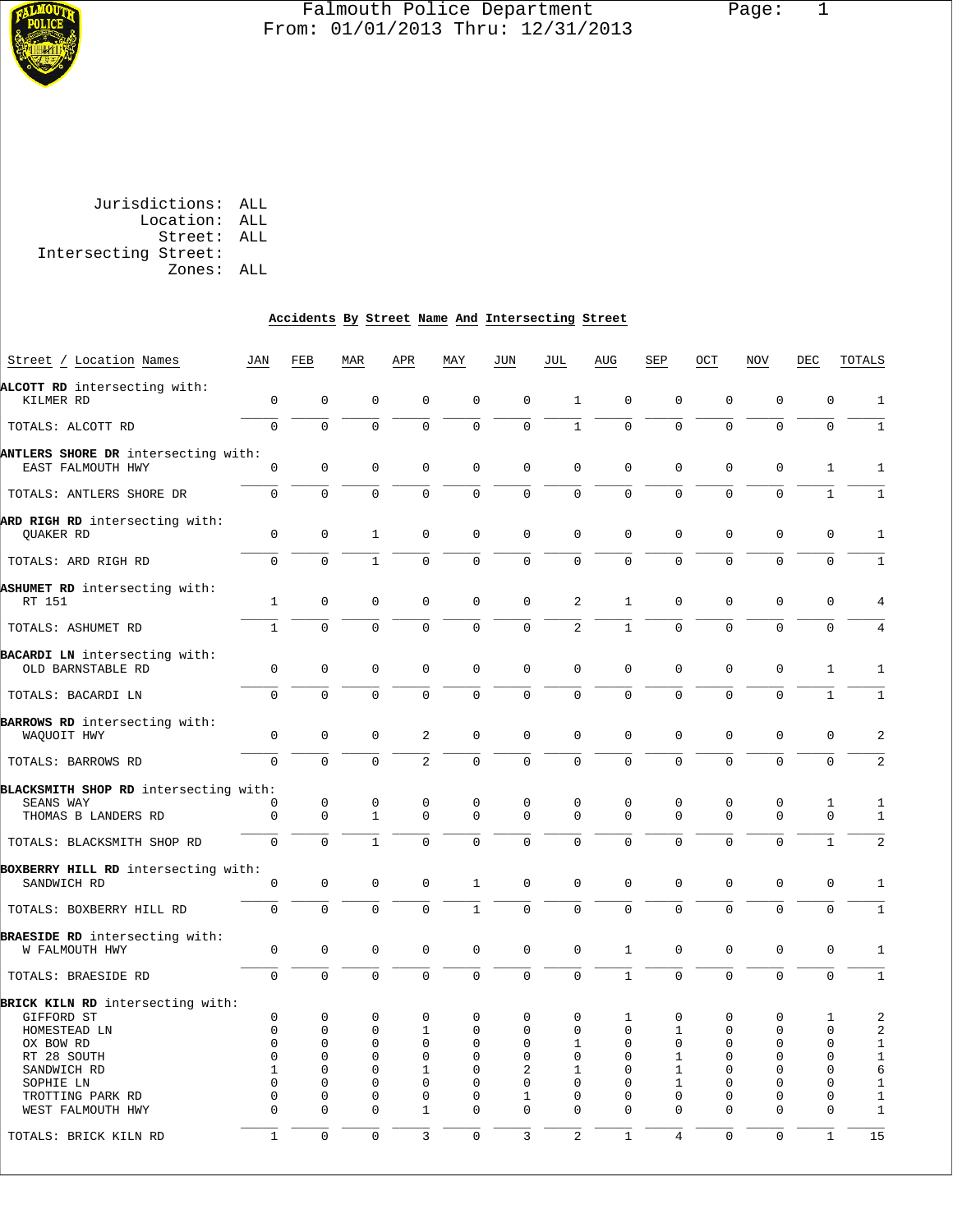## Falmouth Police Department Falmouth Police Department From: 01/01/2013 Thru: 12/31/2013

| BRIDGE SI INTELSECTING MITN.<br>MENAUHANT RD                                     | 0            | 0                     | 0                   | $\Omega$              | 0                               | 1                               | 0                                |                         |                                 | $\Omega$              | $\Omega$              | $\Omega$              | 1                            |
|----------------------------------------------------------------------------------|--------------|-----------------------|---------------------|-----------------------|---------------------------------|---------------------------------|----------------------------------|-------------------------|---------------------------------|-----------------------|-----------------------|-----------------------|------------------------------|
| TOTALS: BRIDGE ST                                                                | $\mathbf 0$  | 0                     | 0                   | 0                     | 0                               | $\mathbf{1}$                    | $\mathbf 0$                      | $\mathbf 0$             | 0                               | $\mathbf 0$           | $\mathbf{0}$          | $\mathbf 0$           | 1                            |
| BROKEN BOW LN intersecting with:<br>TEATICKET HWY                                | 0            | $\mathbf 0$           | 0                   | $\mathbf 0$           | 0                               | $\mathbf 1$                     | $\mathbf 0$                      | $\mathbf 0$             | 0                               | $\mathbf 0$           | $\mathbf{0}$          | $\mathbf 0$           | 1                            |
| TOTALS: BROKEN BOW LN                                                            | $\Omega$     | 0                     | 0                   | $\Omega$              | $\Omega$                        | $\mathbf{1}$                    | $\overline{0}$                   | $\Omega$                | $\Omega$                        | $\Omega$              | $\Omega$              | $\Omega$              | $\mathbf{1}$                 |
| CAHOON CT intersecting with:<br>MAIN ST                                          | 0            | $\mathsf 0$           | $\mathsf 0$         | 0                     | 0                               | $\mathbf 0$                     | $\mathbf{1}$                     | 0                       | 0                               | $\mathbf 0$           | 0                     | 0                     | 1                            |
| TOTALS: CAHOON CT                                                                | 0            | 0                     | 0                   | $\mathbf 0$           | 0                               | $\mathbf 0$                     | $\mathbf{1}$                     | $\mathbf 0$             | $\mathbf 0$                     | $\mathbf 0$           | $\mathbf 0$           | $\mathbf 0$           | $1\,$                        |
| CAROLYN LN intersecting with:<br>EAST FALMOUTH HWY                               | 0            | 0                     | 0                   | $\mathbf 0$           | 1                               | $\mathbf 0$                     | $\mathbf 0$                      | $\mathbf 0$             | 0                               | $\mathbf 0$           | 0                     | 1                     | 2                            |
| TOTALS: CAROLYN LN                                                               | $\Omega$     | 0                     | 0                   | $\mathbf 0$           | $\mathbf{1}$                    | $\mathbf 0$                     | $\overline{0}$                   | $\mathbf 0$             | 0                               | $\mathbf 0$           | $\mathbf 0$           | $\mathbf{1}$          | 2                            |
| CARRIAGE SHOP RD intersecting with:<br>OLD BARNSTABLE RD                         | 0            | 0                     | 0                   | 0                     | 0                               | 0                               | 2                                | 1                       | 0                               | 0                     | 2                     | 0                     | 5                            |
| SANDWICH RD<br>WAQUOIT HWY                                                       | 0<br>1       | 0<br>0                | 0<br>0              | 0<br>$\Omega$         | 0<br>0                          | 0<br>0                          | $\mathbf 0$<br>$\Omega$          | $\mathbf 0$<br>$\Omega$ | $\mathbf 0$<br>$\Omega$         | 0<br>$\Omega$         | 1<br>$\Omega$         | 0<br>$\mathbf 0$      | $\mathbf{1}$<br>$\mathbf{1}$ |
| TOTALS: CARRIAGE SHOP RD                                                         | $\mathbf{1}$ | 0                     | 0                   | $\Omega$              | $\Omega$                        | $\mathbf 0$                     | $\overline{2}$                   | $\mathbf{1}$            | 0                               | $\mathbf 0$           | 3                     | $\mathbf 0$           | 7                            |
| CEDAR MEADOWS LN intersecting with:<br>TEATICKET HWY                             | 0            | $\mathsf 0$           | $\mathbf{1}$        | 0                     | 0                               | $\mathbf 0$                     | $\mathbf 0$                      | $\mathbf 0$             | 0                               | $\mathbf 0$           | 0                     | $\mathbf 0$           | 1                            |
| TOTALS: CEDAR MEADOWS LN                                                         | 0            | $\mathbf{0}$          | $\mathbf{1}$        | $\mathbf 0$           | 0                               | $\mathbf 0$                     | $\mathbf 0$                      | $\mathbf 0$             | $\mathbf 0$                     | $\mathbf 0$           | $\mathbf{0}$          | $\mathbf 0$           | 1                            |
| CENTRAL AVE intersecting with:<br>EAST FALMOUTH HWY<br>MENAUHANT RD              | 0<br>0       | 0<br>0                | 0<br>$\mathbf{1}$   | 0<br>$\mathbf 0$      | 0<br>0                          | 1<br>$\mathbf{1}$               | 0<br>$\mathbf 0$                 | 1<br>$\mathbf{0}$       | 0<br>$\mathbf 0$                | 0<br>$\mathbf 0$      | 0<br>$\mathbf{0}$     | 0<br>0                | 2<br>2                       |
| TOTALS: CENTRAL AVE                                                              | 0            | $\Omega$              | $\mathbf{1}$        | $\mathbf 0$           | 0                               | 2                               | $\overline{0}$                   | $\mathbf{1}$            | 0                               | $\Omega$              | $\mathbf{0}$          | $\mathbf 0$           | $\overline{4}$               |
| CHAPOQUOIT RD intersecting with:<br>OLD DOCK RD                                  | 0            | $\mathsf 0$           | $\mathsf 0$         | $\mathbf 0$           | 0                               | $\mathbf 0$                     | 1                                | $\mathbf 0$             | 0                               | $\mathbf 0$           | 0                     | $\mathbf 0$           | 1                            |
| TOTALS: CHAPOQUOIT RD                                                            | 0            | $\mathbf 0$           | 0                   | $\mathbf 0$           | 0                               | $\mathbf 0$                     | 1                                | $\mathbf 0$             | 0                               | $\mathbf 0$           | $\mathbf{0}$          | $\mathbf 0$           | $1\,$                        |
| CLOVERFIELD WAY intersecting with:<br>RT 151                                     | 0            | 0                     | 0                   | 0                     | 0                               | 1                               | 0                                | $\mathbf 0$             | 0                               | 0                     | $\mathbf 0$           | 0                     | 1                            |
| TOTALS: CLOVERFIELD WAY                                                          | $\Omega$     | $\Omega$              | $\overline{0}$      | 0                     | 0                               | $\mathbf{1}$                    | $\mathbf 0$                      | $\mathbf 0$             | $\mathbf 0$                     | $\mathbf 0$           | $\mathbf 0$           | $\mathbf 0$           | $1\,$                        |
| CORTE REAL AVE intersecting with:<br>EAST FALMOUTH HWY                           | 0            | 0                     | $\mathbf{1}$        | $\mathbf 0$           | 0                               | 0                               | $\mathbf 0$                      | $\mathbf{0}$            | 0                               | $\mathbf 0$           | $\mathbf{0}$          | $\mathbf 0$           | 1                            |
| TOTALS: CORTE REAL AVE                                                           | $\mathbf 0$  | $\mathbf 0$           | $\mathbf{1}$        | $\Omega$              | $\mathbf 0$                     | $\mathbf 0$                     | $\mathbf 0$                      | $\mathbf 0$             | 0                               | $\mathbf 0$           | $\mathbf{0}$          | $\mathbf 0$           | $\mathbf{1}$                 |
| COUNTING HOUSE WAY intersecting with:<br>SHORE ST                                | $\Omega$     | 0                     | 0                   | 0                     | 1                               | $\mathbf 0$                     | $\mathbf 0$                      | $\mathbf 0$             | 0                               | 0                     | $\mathbf 0$           | $\mathbf 0$           | 1                            |
| TOTALS: COUNTING HOUSE WAY                                                       | 0            | $\mathbf 0$           | $\mathsf 0$         | $\mathbf 0$           | $\mathbf{1}$                    | $\mathsf{O}\xspace$             | $\mathsf 0$                      | $\mathbf 0$             | $\mathbf 0$                     | $\mathbf 0$           | $\mathsf{O}$          | $\mathbf 0$           | $\mathbf{1}$                 |
| CURLEY BLVD intersecting with:<br>NORTH FALMOUTH HWY<br>OLD MAIN RD<br>QUAKER RD | 1<br>0<br>0  | 0<br>$\mathbf 0$<br>0 | 0<br>0<br>0         | 0<br>$\mathbf 0$<br>0 | 0<br>$\mathsf 0$<br>$\mathsf 0$ | 0<br>$\mathbf 0$<br>$\mathbf 0$ | 0<br>$\mathsf 0$<br>$\mathbf{1}$ | 0<br>1<br>$\mathbf 0$   | 0<br>$\mathsf 0$<br>$\mathbf 0$ | 0<br>0<br>$\mathbf 0$ | 0<br>0<br>$\mathsf 0$ | 0<br>$\mathbf 0$<br>0 | 1<br>$\mathbf{1}$<br>1       |
| TOTALS: CURLEY BLVD                                                              | $\mathbf{1}$ | $\mathbf 0$           | 0                   | $\mathbf 0$           | 0                               | $\mathbf 0$                     | $1\,$                            | $\mathbf{1}$            | 0                               | $\mathbf 0$           | $\mathbf 0$           | $\mathbf 0$           | 3                            |
| CURRIER RD intersecting with:                                                    |              |                       |                     |                       |                                 |                                 |                                  |                         |                                 |                       |                       |                       |                              |
| RT 151                                                                           | $\mathbf{1}$ | $\mathsf{O}\xspace$   | 0                   | 0                     | $\mathsf{0}$                    | $\mathsf{O}\xspace$             | 2                                | $\mathbf 0$             | 0                               | 0                     | 0                     | 2                     | 5                            |
| TOTALS: CURRIER RD                                                               | $\mathbf{1}$ | $\mathsf{O}\xspace$   | $\mathsf{O}\xspace$ | 0                     | 0                               | $\mathsf{O}\xspace$             | $\overline{c}$                   | 0                       | 0                               | 0                     | 0                     | 2                     | 5                            |

**DAVIS STRAITS** intersecting with:

**BRIDGE ST** intersecting with: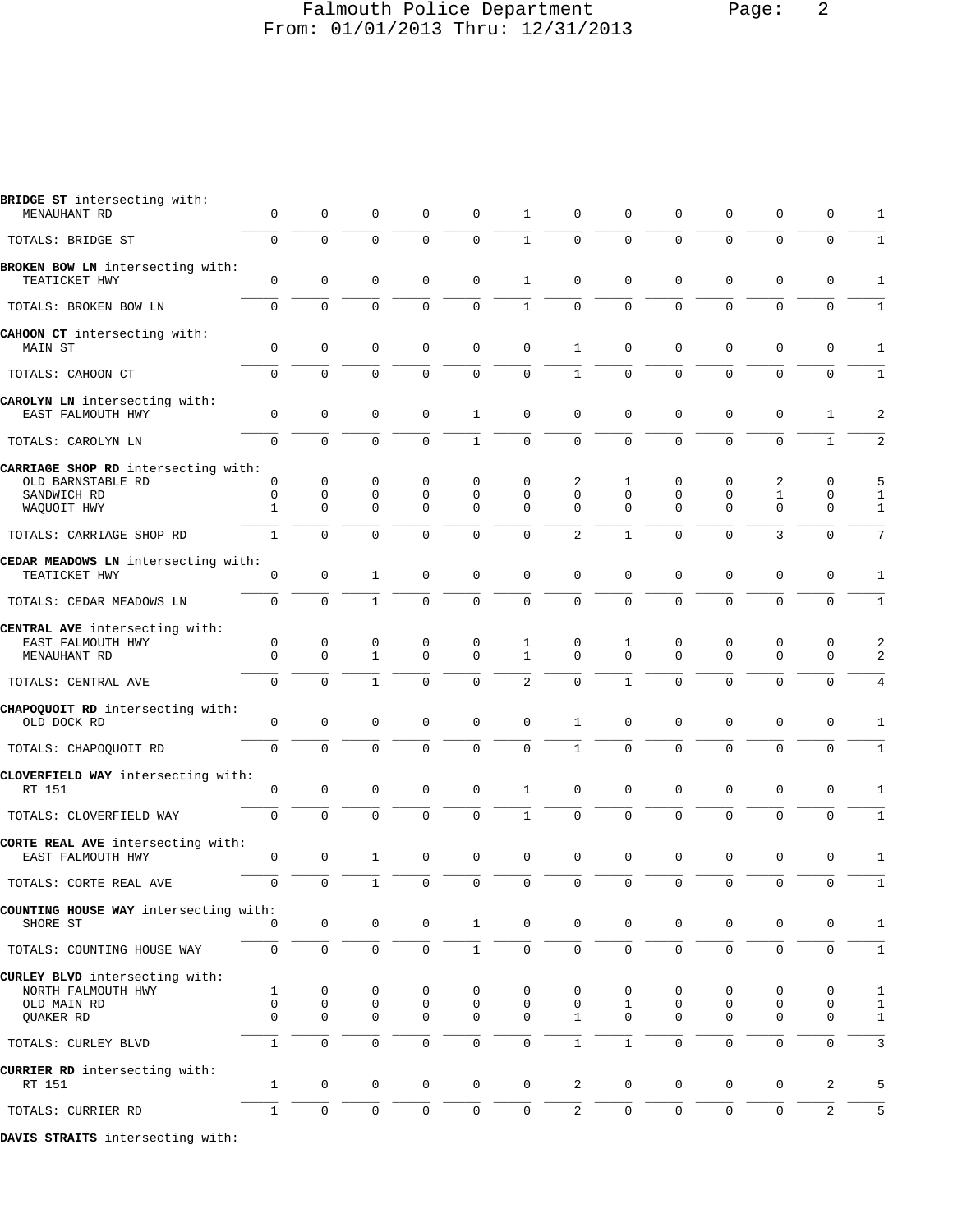## Falmouth Police Department Page: 3 From: 01/01/2013 Thru: 12/31/2013

| DILLINGHAM AVE<br>SPRING BARS RD                   | 0<br>$\Omega$     | 0<br>0           | 0<br>$\mathbf{1}$ | $\mathbf 0$<br>$\Omega$ | 0<br>0           | $\mathbf 0$<br>$\mathbf 0$ | $\mathbf 0$<br>$\mathbf{0}$ | 0<br>$\Omega$  | $\mathbf 0$<br>$\Omega$ | $\mathsf 0$<br>$\mathbf{1}$ | $\mathbf{1}$<br>$\mathbf{0}$ | $\mathbf 0$<br>$\mathbf 0$ | 1<br>2            |
|----------------------------------------------------|-------------------|------------------|-------------------|-------------------------|------------------|----------------------------|-----------------------------|----------------|-------------------------|-----------------------------|------------------------------|----------------------------|-------------------|
| TOTALS: DAVIS STRAITS                              | 0                 | $\Omega$         | $\mathbf{1}$      | $\Omega$                | $\mathbf 0$      | $\mathbf 0$                | $\mathbf 0$                 | $\Omega$       | $\mathbf 0$             | $\mathbf{1}$                | $\mathbf{1}$                 | $\mathbf 0$                | 3                 |
| DAVISVILLE RD intersecting with:<br>SHAKER LN      | 0                 | 0                | 0                 | $\mathbf{1}$            | 0                | $\mathsf 0$                | $\mathbf 0$                 | $\mathbf 0$    | $\mathbf 0$             | $\mathbf 0$                 | $\mathbf 0$                  | $\mathbf 0$                | 1                 |
| TOTALS: DAVISVILLE RD                              | 0                 | $\mathbf 0$      | $\mathbf 0$       | $\mathbf{1}$            | 0                | $\mathsf 0$                | $\mathbf 0$                 | 0              | $\mathbf 0$             | $\mathbf 0$                 | $\mathbf 0$                  | $\mathbf 0$                | $\mathbf{1}$      |
| DEEPWOOD DR intersecting with:                     |                   |                  |                   |                         |                  |                            |                             |                |                         |                             |                              |                            |                   |
| GREENWOOD ST<br>PINECREST BEACH DR                 | 0<br>$\mathbf{1}$ | 0<br>$\mathbf 0$ | 0<br>$\mathbf 0$  | 0<br>$\Omega$           | 0<br>$\mathbf 0$ | 1<br>$\mathbf 0$           | 0<br>$\mathbf 0$            | 0<br>$\Omega$  | 0<br>$\Omega$           | 0<br>$\mathbf 0$            | 0<br>$\mathbf 0$             | 0<br>$\mathbf 0$           | 1<br>$\mathbf{1}$ |
| TOTALS: DEEPWOOD DR                                | $\mathbf{1}$      | $\mathbf 0$      | $\mathbf 0$       | $\Omega$                | $\mathbf 0$      | $\mathbf{1}$               | $\mathbf{0}$                | $\Omega$       | $\Omega$                | $\mathbf 0$                 | $\mathbf 0$                  | $\Omega$                   | $\overline{2}$    |
| DILLINGHAM AVE intersecting with:                  |                   |                  |                   |                         |                  |                            |                             |                |                         |                             |                              |                            |                   |
| DAVIS STRAITS<br>GIFFORD ST                        | 0<br>0            | 0<br>$\mathbf 0$ | 0<br>$\mathbf 0$  | 0<br>$\mathbf 0$        | 0<br>$\mathbf 0$ | $\mathsf 0$<br>$\mathbf 0$ | 0<br>$\mathbf{1}$           | 0<br>$\Omega$  | 0<br>$\Omega$           | 0<br>$\Omega$               | 1<br>$\Omega$                | 0<br>$\mathbf 0$           | 1<br>$\mathbf{1}$ |
| TOTALS: DILLINGHAM AVE                             | 0                 | $\Omega$         | 0                 | $\Omega$                | $\mathbf 0$      | $\mathbf 0$                | $\mathbf{1}$                | $\Omega$       | $\mathbf 0$             | $\Omega$                    | $\mathbf{1}$                 | $\Omega$                   | $\overline{2}$    |
| EAST FALMOUTH HWY intersecting with:               |                   |                  |                   |                         |                  |                            |                             |                |                         |                             |                              |                            |                   |
| ANTLERS SHORE DR                                   | 0                 | 0                | 0                 | 0                       | 0                | $\mathbf 0$                | $\mathbf 0$                 | 0              | 0                       | $\mathbf 0$                 | $\mathbf{0}$                 | 1                          | 1                 |
| CAROLYN LN                                         | 0                 | 0                | 0                 | 0                       | 1                | $\mathbf 0$                | $\mathbf 0$                 | 0              | $\mathbf 0$             | $\mathbf 0$                 | $\mathbf{0}$                 | $\mathbf{1}$               | 2                 |
| CENTRAL AVE                                        | 0                 | $\Omega$         | 0                 | $\Omega$                | $\Omega$         | 1                          | $\mathbf 0$                 | 1              | $\Omega$                | $\Omega$                    | $\mathbf{0}$                 | $\mathbf 0$                | 2                 |
| CORTE REAL AVE                                     | $\Omega$          | 0                | $\mathbf{1}$      | $\Omega$                | $\Omega$         | 0                          | $\mathbf 0$                 | $\Omega$       | $\Omega$                | $\Omega$                    | $\mathbf{0}$                 | $\mathbf 0$                | $\mathbf{1}$      |
| FRESH POND RD                                      | 1                 | 1                | 1                 | $\Omega$                | $\Omega$         | $\Omega$                   | $\Omega$                    | $\Omega$       | $\Omega$                | $\Omega$                    | $\Omega$                     | 0                          | 3                 |
| JOHN PARKER RD                                     | $\Omega$          | $\Omega$         | $\Omega$          | $\Omega$                | $\Omega$         | $\Omega$                   | $\Omega$                    | 1              | $\Omega$                | $\Omega$                    | $\Omega$                     | $\mathbf 0$                | $\,1$             |
| OLD BARNSTABLE RD                                  | $\Omega$          | 0                | $\Omega$          | $\overline{2}$          | 1                | $\Omega$                   | $\Omega$                    | $\Omega$       | $\Omega$                | $\Omega$                    | $\Omega$                     | $\Omega$                   | 3                 |
| OLD MEETING HOUSE RD                               | 0                 | 1                | 0                 | $\mathbf 0$             | 0                | 0                          | 0                           | 0              | 0                       | $\Omega$                    | 0                            | 0                          | $1\,$             |
| SHOREWOOD DR                                       | $\Omega$          | $\mathbf{1}$     | $\Omega$          | $\Omega$                | $\Omega$         | $\Omega$                   | $\Omega$                    | $\Omega$       | $\mathbf{1}$            | $\Omega$                    | $\mathbf{1}$                 | $\Omega$                   | 3                 |
| TOTALS: EAST FALMOUTH HWY                          | $\mathbf{1}$      | 3                | $\overline{2}$    | $\overline{a}$          | $\overline{2}$   | $\mathbf{1}$               | $\mathbf{0}$                | 2              | $\mathbf{1}$            | $\mathbf 0$                 | $\mathbf{1}$                 | 2                          | 17                |
| ELM RD intersecting with:                          |                   |                  |                   |                         |                  |                            |                             |                |                         |                             |                              |                            |                   |
| WOODS HOLE RD                                      | 0                 | 0                | $\mathbf 0$       | $\mathbf 0$             | 0                | $\mathbf{1}$               | $\mathbf{0}$                | $\mathbf 0$    | $\mathbf 0$             | $\mathbf 0$                 | $\mathbf{0}$                 | $\mathbf 0$                | 1                 |
| TOTALS: ELM RD                                     | $\Omega$          | $\Omega$         | $\Omega$          | $\Omega$                | $\overline{0}$   | $\mathbf{1}$               | $\mathbf 0$                 | $\Omega$       | $\Omega$                | $\mathbf 0$                 | $\mathbf 0$                  | $\mathbf 0$                | $\mathbf{1}$      |
| FALMOUTH HEIGHTS RD intersecting with:             |                   |                  |                   |                         |                  |                            |                             |                |                         |                             |                              |                            |                   |
| HARBOR AVE                                         | 0                 | 0                | 0                 | $\mathbf 0$             | 0                | $\mathbf 0$                | $\mathbf 0$                 | $\mathbf 0$    | $\mathbf 1$             | 0                           | $\mathsf 0$                  | $\mathbf 0$                | 1                 |
| TOTALS: FALMOUTH HEIGHTS RD                        | 0                 | $\mathbf 0$      | $\mathbf 0$       | $\mathbf 0$             | 0                | $\mathbf 0$                | $\mathbf{0}$                | 0              | $\mathbf{1}$            | $\mathbf 0$                 | $\mathbf 0$                  | $\mathbf 0$                | $\mathbf{1}$      |
| FALMOUTH HWY intersecting with:                    |                   |                  |                   |                         |                  |                            |                             |                |                         |                             |                              |                            |                   |
| BRAESIDE RD                                        | 0                 | 0                | 0                 | 0                       | 0                | 0                          | 0                           | 1              | 0                       | 0                           | 0                            | 0                          | 1                 |
| FRESH POND RD                                      | 0                 | 0                | 0                 | $\Omega$                | 0                | $\mathbf 0$                | $\mathbf 0$                 | $\Omega$       | $\mathbf 0$             | $\mathbf{1}$                | $\mathbf{0}$                 | $\mathbf 0$                | $\mathbf{1}$      |
| PALMER AVE                                         | $\Omega$          | $\Omega$         | 0                 | 0                       | $\Omega$         | 0                          | $\mathbf 0$                 | $\Omega$       | $\Omega$                | $\Omega$                    | $\mathbf 0$                  | 1                          | $\mathbf{1}$      |
| PEBBLE LN                                          | O                 | $\Omega$         | 0                 | $\mathbf 0$             | $\Omega$         | 1                          | $\Omega$                    | $\Omega$       | $\Omega$                | $\Omega$                    | $\mathbf{0}$                 | $\mathbf 0$                | $\mathbf{1}$      |
| RT 28 SOUTH                                        | U                 | $\Omega$         | $\Omega$          | $\Omega$                | $\Omega$         | $\Omega$                   | 1                           | $\Omega$       | $\Omega$                | $\Omega$                    | $\Omega$                     | $\Omega$                   | $\,1\,$           |
| SAO PAULO DR<br>WHITES LANDING RD                  | $\Omega$          | $\Omega$         | 0<br>0            | 0<br>0                  | 0<br>0           | 0<br>$\Omega$              | $\mathbf 0$<br>$\Omega$     | $\Omega$       | $\Omega$                | 1                           | $\mathbf 0$<br>0             | 0                          | $\mathbf 1$<br>1  |
| TOTALS: FALMOUTH HWY                               | 0                 | $\Omega$         | $\mathbf 0$       | $\mathbf 0$             | $\mathbf 0$      | $\mathbf{1}$               | $\mathbf{1}$                | $\overline{a}$ | $\mathbf 0$             | $\overline{a}$              | $\mathbf 0$                  | $\mathbf{1}$               | 7                 |
| FALMOUTH RD intersecting with:                     |                   |                  |                   |                         |                  |                            |                             |                |                         |                             |                              |                            |                   |
| ORCHARD RD                                         | 0                 | 0                | $\mathbf 0$       | $\mathbf 0$             | $\mathsf 0$      | $\mathsf 0$                | $\mathbf{1}$                | 0              | 0                       | $\mathbf 0$                 | $\mathbf{0}$                 | 0                          | 1                 |
| TOTALS: FALMOUTH RD                                | 0                 | 0                | 0                 | $\mathbf 0$             | 0                | $\mathsf 0$                | $\mathbf{1}$                | 0              | $\mathbf 0$             | $\mathbf 0$                 | $\mathbf 0$                  | $\mathbf 0$                | $\mathbf{1}$      |
| FRESH POND RD intersecting with:                   |                   |                  |                   |                         |                  |                            |                             |                |                         |                             |                              |                            |                   |
| E FALMOUTH HWY                                     | 0                 | 0                | 0                 | 0                       | 0                | 0                          | 0                           | 0              | 0                       | 1                           | 0                            | 0                          | 1                 |
| EAST FALMOUTH HWY                                  | $\mathbf{1}$      | 1                | 1                 | $\mathbf 0$             | 0                | $\mathbf 0$                | $\mathbf 0$                 | $\Omega$       | $\Omega$                | 0                           | $\mathbf 0$                  | $\mathbf 0$                | 3                 |
| TOTALS: FRESH POND RD                              | $\mathbf{1}$      | $\mathbf{1}$     | $\mathbf{1}$      | $\mathbf 0$             | 0                | $\mathbf 0$                | $\mathbf{0}$                | 0              | $\mathbf 0$             | $\mathbf{1}$                | $\mathbf{0}$                 | $\mathbf 0$                | 4                 |
| GIFFORD EXT ST intersecting with:<br>OLD CAMPUS DR | 0                 | 0                | 0                 | 0                       | 0                | $\mathbf{1}$               | 0                           | $\mathbf 0$    | 0                       | 0                           | $\mathbf 0$                  | 0                          | 1                 |
|                                                    |                   |                  |                   |                         |                  |                            |                             |                |                         |                             |                              |                            |                   |
| TOTALS: GIFFORD EXT ST                             | 0                 | 0                | $\mathbf 0$       | 0                       | 0                | $\mathbf{1}$               | $\mathbf 0$                 | $\mathbf 0$    | 0                       | 0                           | $\mathbf 0$                  | 0                          | 1                 |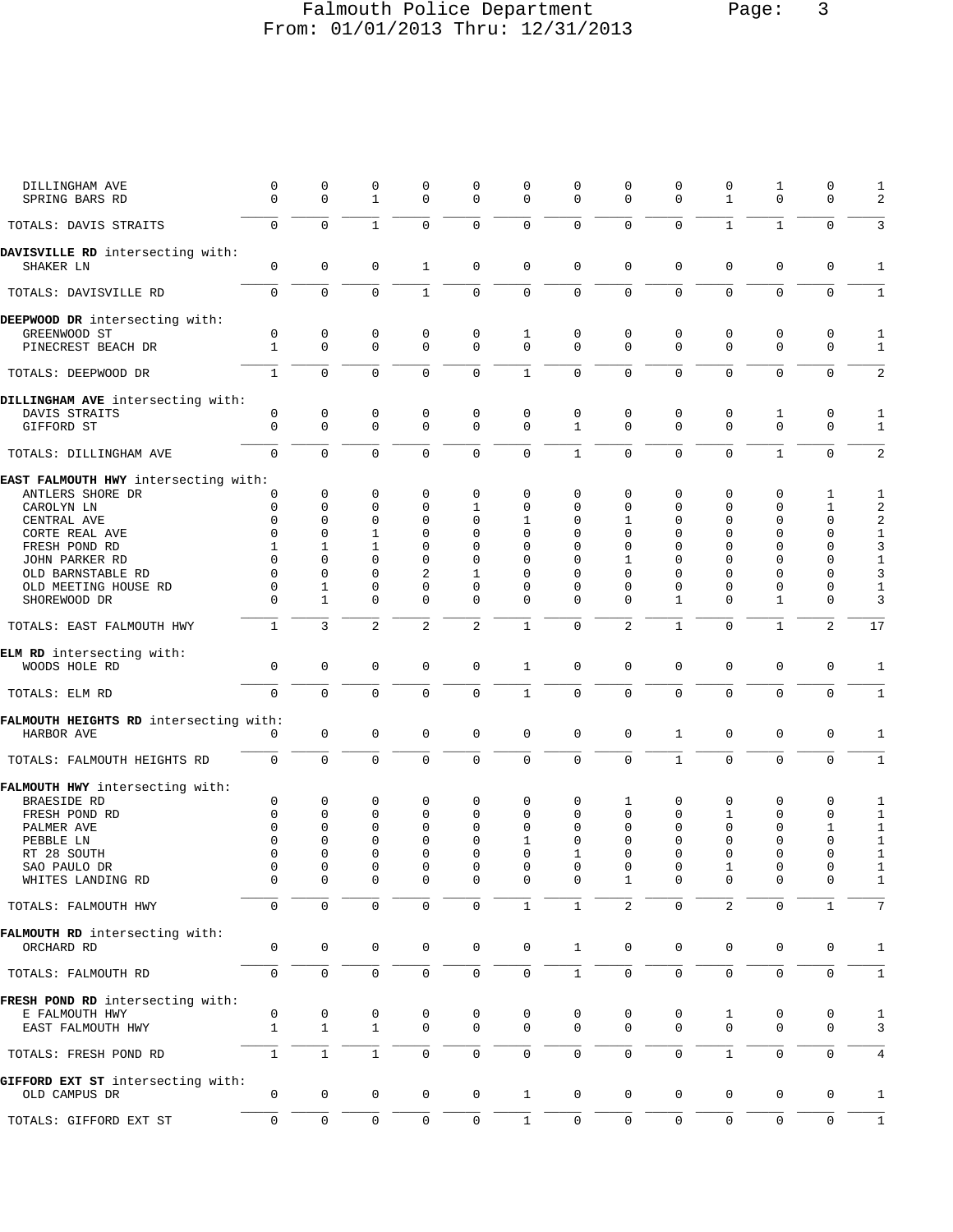# Falmouth Police Department Page: 4 From: 01/01/2013 Thru: 12/31/2013

| GIFFORD ST intersecting with:     |                  |              |                  |                  |                  |              |                     |                  |                  |                     |                             |                     |                              |
|-----------------------------------|------------------|--------------|------------------|------------------|------------------|--------------|---------------------|------------------|------------------|---------------------|-----------------------------|---------------------|------------------------------|
| BRICK KILN RD                     | 0                | 0            | 0<br>$\mathbf 0$ | $\mathbf 0$      | $\Omega$         | $\Omega$     | 0                   | 1                | 0                | $\mathbf 0$         | 0                           | 1                   | 2                            |
| DILLINGHAM AVE<br>JONES RD        | 0<br>0           | 0<br>1       | 0                | $\mathbf 0$<br>1 | 0<br>0           | 0<br>0       | 1<br>$\mathbf 0$    | 0<br>1           | 0<br>0           | 0<br>0              | $\mathbf 0$<br>$\mathbf{1}$ | 0<br>0              | 1<br>4                       |
| MAIN ST                           | $\Omega$         | $\Omega$     | $\mathbf 0$      | $\Omega$         | $\Omega$         | $\mathbf{1}$ | $\Omega$            | $\mathbf{1}$     | $\mathbf{1}$     | $\mathbf 0$         | $\mathbf 0$                 | $\mathbf{1}$        | $\overline{4}$               |
| TOTALS: GIFFORD ST                | 0                | $\mathbf{1}$ | $\overline{0}$   | $\mathbf{1}$     | 0                | $\mathbf{1}$ | $\mathbf{1}$        | 3                | $\mathbf{1}$     | $\mathbf 0$         | $\mathbf{1}$                | $\overline{2}$      | 11                           |
| GRAND AVE intersecting with:      |                  |              |                  |                  |                  |              |                     |                  |                  |                     |                             |                     |                              |
| QUINSIGAMOND AVE                  | 0                | 0            | 0                | 0                | 0                | 0            | 0                   | 1                | 0                | 0                   | 0                           | 0                   | $\mathbf{1}$                 |
| WORCESTER CT                      | $\mathbf 0$      | 0            | $\mathbf 0$      | $\mathbf 0$      | $\mathbf 0$      | $\mathbf 0$  | $\mathbf{1}$        | $\Omega$         | $\mathbf 0$      | $\mathbf 0$         | $\mathbf 0$                 | $\mathbf 0$         | $\mathbf{1}$                 |
| TOTALS: GRAND AVE                 | $\mathbf 0$      | $\Omega$     | $\mathbf 0$      | $\mathbf 0$      | 0                | $\mathbf 0$  | $\mathbf{1}$        | $\mathbf{1}$     | $\mathbf 0$      | $\mathbf 0$         | $\mathbf 0$                 | $\mathbf 0$         | 2                            |
| GREENGATE RD intersecting with:   |                  |              |                  |                  |                  |              |                     |                  |                  |                     |                             |                     |                              |
| WOODS HOLE RD                     | $\mathbf 0$      | $\mathsf 0$  | $\mathbf 0$      | $\mathbf 0$      | 0                | $\mathbf 0$  | $\mathbf 0$         | $\mathbf 0$      | $\mathbf{1}$     | $\mathbf 0$         | $\mathbf 0$                 | $\mathbf 0$         | $\mathbf{1}$                 |
| TOTALS: GREENGATE RD              | 0                | 0            | 0                | 0                | 0                | 0            | $\mathsf 0$         | 0                | $\mathbf 1$      | $\mathbf 0$         | $\mathbf 0$                 | 0                   | $\mathbf{1}$                 |
| GREENWOOD ST intersecting with:   |                  |              |                  |                  |                  |              |                     |                  |                  |                     |                             |                     |                              |
| DEEPWOOD DR                       | $\mathbf 0$      | $\mathbf 0$  | $\mathbf 0$      | $\mathbf 0$      | 0                | $\mathbf{1}$ | $\mathbf 0$         | $\mathbf 0$      | $\mathbf 0$      | $\mathbf 0$         | $\mathbf 0$                 | $\mathbf 0$         | $\mathbf{1}$                 |
| TOTALS: GREENWOOD ST              | 0                | 0            | $\mathbf 0$      | 0                | 0                | $\mathbf{1}$ | $\mathsf 0$         | $\mathbf 0$      | $\mathbf 0$      | $\mathbf 0$         | $\mathbf 0$                 | $\mathbf 0$         | $\mathbf{1}$                 |
| HARBOR AVE intersecting with:     |                  |              |                  |                  |                  |              |                     |                  |                  |                     |                             |                     |                              |
| FALMOUTH HEIGHTS RD               | $\mathbf 0$      | 0            | $\mathsf 0$      | $\mathbf 0$      | $\mathbf 0$      | $\mathsf 0$  | $\mathbf 0$         | $\mathbf 0$      | $\mathbf{1}$     | $\mathbf 0$         | $\mathbf 0$                 | 0                   | 1                            |
| TOTALS: HARBOR AVE                | $\mathbf 0$      | $\Omega$     | $\mathbf 0$      | $\mathbf 0$      | $\mathbf 0$      | $\mathbf 0$  | $\mathbf 0$         | $\Omega$         | $\mathbf{1}$     | $\Omega$            | $\mathbf 0$                 | $\mathbf 0$         | $\mathbf{1}$                 |
| HARBOR HILL RD intersecting with: |                  |              |                  |                  |                  |              |                     |                  |                  |                     |                             |                     |                              |
| WOODS HOLE RD                     | $\mathbf 0$      | 0            | $\mathsf 0$      | $\mathbf 0$      | 0                | $\mathbf 1$  | $\mathbf 0$         | $\mathbf 0$      | $\mathsf 0$      | $\mathbf 0$         | $\mathbf 0$                 | $\mathbf 0$         | $\mathbf{1}$                 |
| TOTALS: HARBOR HILL RD            | $\mathbf 0$      | 0            | 0                | $\mathbf 0$      | $\mathsf 0$      | $\mathbf{1}$ | $\mathsf 0$         | 0                | $\mathbf 0$      | $\mathsf{O}\xspace$ | $\mathbf 0$                 | $\mathbf 0$         | $\mathbf{1}$                 |
| HEATHER LN intersecting with:     |                  |              |                  |                  |                  |              |                     |                  |                  |                     |                             |                     |                              |
| NORTH FALMOUTH HWY                | 0                | $\mathsf 0$  | $\mathsf 0$      | $\mathbf{1}$     | 0                | 0            | $\mathbf 0$         | $\mathbf 0$      | 0                | $\mathbf 0$         | $\mathbf 0$                 | $\mathbf 0$         | 1                            |
| TOTALS: HEATHER LN                | $\mathbf 0$      | $\Omega$     | $\Omega$         | $\mathbf{1}$     | 0                | $\mathbf 0$  | $\mathbf 0$         | 0                | $\mathbf 0$      | $\mathbf 0$         | $\mathbf 0$                 | $\mathbf 0$         | $\mathbf{1}$                 |
| HOMESTEAD LN intersecting with:   |                  |              |                  |                  |                  |              |                     |                  |                  |                     |                             |                     |                              |
| BRICK KILN RD                     | $\mathbf 0$      | $\mathsf 0$  | $\mathsf 0$      | $\mathbf{1}$     | 0                | 0            | $\mathsf 0$         | $\mathbf 0$      | $\mathbf{1}$     | $\mathbf 0$         | $\mathbf 0$                 | $\mathbf 0$         | 2                            |
| TOTALS: HOMESTEAD LN              | $\mathbf 0$      | 0            | $\mathbf 0$      | $\mathbf{1}$     | 0                | $\mathbf 0$  | $\mathbf 0$         | 0                | $\mathbf{1}$     | $\mathbf 0$         | $\mathbf 0$                 | $\mathbf 0$         | 2                            |
| JOHN PARKER RD intersecting with: |                  |              |                  |                  |                  |              |                     |                  |                  |                     |                             |                     |                              |
| EAST FALMOUTH HWY                 | 0                | 0            | 0                | 0                | 0                | $\mathsf 0$  | 0                   | 1                | 0                | 0                   | 0                           | 0                   | 1                            |
| SANDWICH RD                       | $\mathbf 0$      | $\mathbf 0$  | $\mathbf{1}$     | $\mathbf 0$      | 0                | $\mathbf 0$  | $\Omega$            | $\Omega$         | $\Omega$         | $\Omega$            | $\mathbf 0$                 | $\mathbf 0$         | $\mathbf{1}$                 |
| TOTALS: JOHN PARKER RD            | $\mathbf 0$      | 0            | $\mathbf{1}$     | $\mathbf 0$      | 0                | $\mathbf 0$  | $\mathbf 0$         | $\mathbf{1}$     | $\mathbf 0$      | $\mathbf 0$         | $\mathbf 0$                 | $\mathbf 0$         | 2                            |
| JONES RD intersecting with:       |                  |              |                  |                  |                  |              |                     |                  |                  |                     |                             |                     |                              |
| GIFFORD ST                        | $\mathbf 0$      | $\mathbf{1}$ | $\mathsf 0$      | $\mathbf{1}$     | 0                | 0            | $\mathsf{O}\xspace$ | $\mathbf{1}$     | $\mathbf 0$      | $\mathbf 0$         | 1                           | $\mathbf 0$         | 4                            |
| MORIN AVE                         | 0                | 0            | 0                | 0                | 0                | 0            | 0                   | 0                | 0                | 0                   | 0                           | Ŧ.                  | 1                            |
| PALMER AVE<br>TEATICKET HWY       | 0<br>$\mathbf 0$ | 0<br>0       | 0<br>0           | 0<br>0           | 0<br>$\mathbf 0$ | 1<br>0       | 0<br>$\mathbf{1}$   | 0<br>$\mathbf 0$ | 1<br>$\mathbf 0$ | 1<br>1              | 0<br>0                      | 0<br>0              | 3<br>$\overline{\mathbf{c}}$ |
| TOTALS: JONES RD                  | 0                | $\mathbf{1}$ | $\mathsf 0$      | $\mathbf 1$      | 0                | $1\,$        | $\mathbf 1$         | $1\,$            | $1\,$            | $\sqrt{2}$          | $\,1\,$                     | $\mathbf{1}$        | 10                           |
|                                   |                  |              |                  |                  |                  |              |                     |                  |                  |                     |                             |                     |                              |
| KILMER RD intersecting with:      |                  |              |                  |                  |                  |              |                     |                  |                  |                     |                             |                     |                              |
| ALCOTT RD                         | $\mathbf 0$      | $\mathbf 0$  | $\mathbf 0$      | 0                | $\mathsf{O}$     | 0            | $\mathbf{1}$        | $\mathbf 0$      | 0                | 0                   | 0                           | 0                   | 1                            |
| TOTALS: KILMER RD                 | 0                | 0            | $\mathsf 0$      | 0                | 0                | 0            | $\mathbf{1}$        | 0                | 0                | $\mathsf{O}\xspace$ | $\mathsf 0$                 | $\mathsf{O}\xspace$ | $\mathbf{1}$                 |
| KING ST intersecting with:        |                  |              |                  |                  |                  |              |                     |                  |                  |                     |                             |                     |                              |
| MAIN ST                           | 0                | $\mathbf{1}$ | $\mathsf 0$      | 0                | 0                | 0            | 0                   | $\mathbf 0$      | 0                | $\mathbf 0$         | 0                           | 0                   | $\mathbf{1}$                 |
| TOTALS: KING ST                   | 0                | $\mathbf{1}$ | $\mathsf 0$      | 0                | 0                | 0            | $\mathsf 0$         | $\mathbf 0$      | $\mathsf{O}$     | $\mathsf 0$         | $\mathsf{O}\xspace$         | $\mathbf 0$         | $\mathbf{1}$                 |
| KINGHORN DR intersecting with:    |                  |              |                  |                  |                  |              |                     |                  |                  |                     |                             |                     |                              |
| TER HEUN DR                       | 0                | 0            | 0                | 0                | 0                | 0            | $\mathbf 0$         | 0                | $\mathbf 1$      | $\mathsf{O}\xspace$ | 0                           | 0                   | 1                            |
| TOTALS: KINGHORN DR               | 0                | $\mathbf 0$  | $\mathsf 0$      | 0                | 0                | 0            | $\mathsf{O}\xspace$ | 0                | $\mathbf{1}$     | $\mathbf 0$         | $\mathsf{O}\xspace$         | 0                   | $\mathbf{1}$                 |
|                                   |                  |              |                  |                  |                  |              |                     |                  |                  |                     |                             |                     |                              |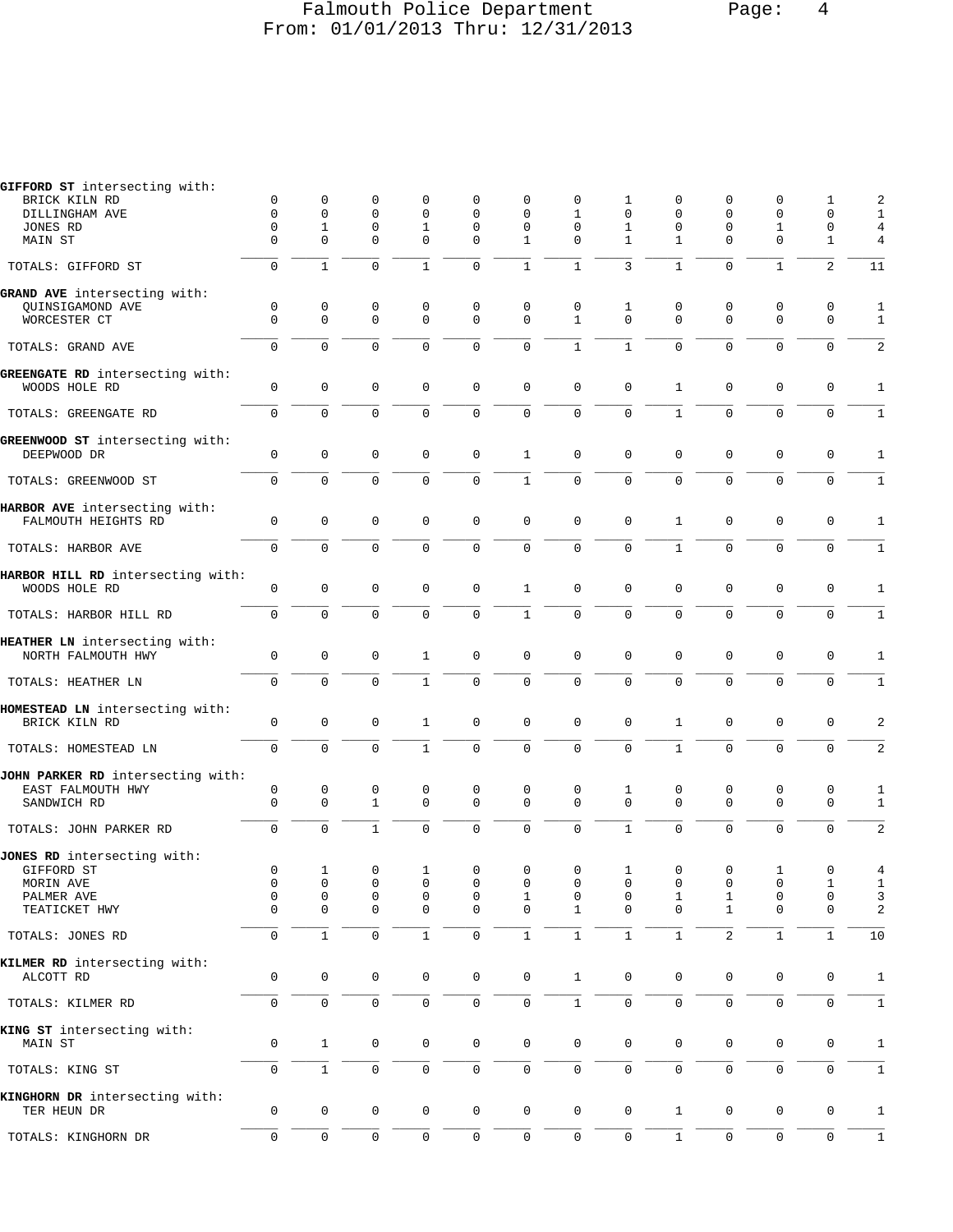### Falmouth Police Department Page: 5 From: 01/01/2013 Thru: 12/31/2013

| LAKE SHORE DR intersecting with:<br>PINECREST BEACH DR | 0            | $\mathbf{1}$        | $\mathbf 0$  | $\mathbf 0$ | $\mathbf 0$         | $\mathbf 0$         | $\mathbf 0$    | 0            | 0                   | 0                   | $\mathbf 0$  | 0              | $\mathbf{1}$   |
|--------------------------------------------------------|--------------|---------------------|--------------|-------------|---------------------|---------------------|----------------|--------------|---------------------|---------------------|--------------|----------------|----------------|
| TOTALS: LAKE SHORE DR                                  | $\Omega$     | $\mathbf{1}$        | $\mathbf 0$  | $\Omega$    | $\mathbf 0$         | $\mathbf 0$         | $\Omega$       | $\mathbf{0}$ | $\Omega$            | 0                   | $\Omega$     | $\mathbf 0$    | 1              |
| LAKEVIEW AVE intersecting with:<br>PALMER AVE          | 0            | $\mathbf 0$         | $\mathbf 0$  | $\mathbf 0$ | $\mathbf 0$         | $\mathbf 0$         | $\mathbf{1}$   | $\mathbf 0$  | $\Omega$            | $\mathbf 0$         | $\mathbf 0$  | $\mathbf 0$    | 1              |
| TOTALS: LAKEVIEW AVE                                   | $\Omega$     | $\Omega$            | $\Omega$     | $\Omega$    | $\Omega$            | $\Omega$            | $\mathbf{1}$   | $\Omega$     | $\Omega$            | $\Omega$            | $\Omega$     | $\mathbf 0$    | $\mathbf{1}$   |
| LITTLE ISLAND RD intersecting with:                    |              |                     |              |             |                     |                     |                |              |                     |                     |              |                |                |
| QUAKER RD                                              | 0            | $\mathsf 0$         | $\mathbf 0$  | $\mathbf 0$ | $\mathbf 0$         | $\mathbf 0$         | $\mathbf 0$    | 0            | $\mathbf{1}$        | $\mathbf 0$         | $\mathbf 0$  | 0              | 1              |
| TOTALS: LITTLE ISLAND RD                               | 0            | $\Omega$            | $\mathbf 0$  | $\Omega$    | $\mathbf 0$         | $\mathbf 0$         | $\Omega$       | $\Omega$     | $\mathbf{1}$        | $\Omega$            | $\Omega$     | $\mathbf 0$    | 1              |
| LOCUST ST intersecting with:<br>NORTH MAIN ST          | 0            | 0                   | $\mathbf 0$  | $\Omega$    | $\mathbf 0$         | $\mathbf 0$         | $\mathbf 0$    | 0            | $\mathbf 0$         | $\mathbf 0$         | $\mathbf{1}$ | 0              | 1              |
| TOTALS: LOCUST ST                                      | 0            | $\mathbf 0$         | $\mathbf 0$  | $\mathbf 0$ | $\mathbf 0$         | $\mathbf 0$         | $\mathbf 0$    | 0            | $\mathbf 0$         | $\mathbf 0$         | $\mathbf{1}$ | $\mathbf 0$    | 1              |
| MAIN ST intersecting with:                             |              |                     |              |             |                     |                     |                |              |                     |                     |              |                |                |
| CAHOON CT                                              | 0            | 0                   | 0            | 0           | $\mathbf 0$         | $\mathbf 0$         | 1              | 0            | 0                   | $\mathbf 0$         | 0            | 0              | 1              |
| GIFFORD ST                                             | $\mathbf 0$  | $\mathbf 0$         | $\mathbf 0$  | $\Omega$    | $\Omega$            | $\mathbf{1}$        | $\Omega$       | 1            | $\mathbf{1}$        | $\Omega$            | $\Omega$     | $\mathbf{1}$   | $\overline{4}$ |
| KING ST                                                | $\Omega$     | 1                   | $\Omega$     | $\Omega$    | $\Omega$            | $\Omega$            | $\Omega$       | $\Omega$     | $\Omega$            | $\Omega$            | $\Omega$     | $\Omega$       | 1              |
| <b>SCRANTON AVE</b>                                    | $\mathbf{1}$ | $\mathbf 0$         | $\mathbf 0$  | $\Omega$    | $\Omega$            | $\Omega$            | $\mathbf{1}$   | $\mathbf{1}$ | $\mathbf 0$         | $\Omega$            | $\Omega$     | $\mathbf 0$    | 3              |
| WALKER ST                                              | $\Omega$     | $\Omega$            | $\Omega$     | $\Omega$    | $\Omega$            | $\Omega$            | $\Omega$       | $\mathbf{1}$ | $\Omega$            | $\Omega$            | $\Omega$     | $\mathbf 0$    | $\mathbf{1}$   |
| TOTALS: MAIN ST                                        | $\mathbf{1}$ | $\mathbf{1}$        | $\Omega$     | $\Omega$    | $\Omega$            | $\mathbf{1}$        | $\overline{a}$ | 3            | $\mathbf{1}$        | $\Omega$            | $\Omega$     | $\mathbf{1}$   | 10             |
| MARAVISTA AVE intersecting with:                       |              |                     |              |             |                     |                     |                |              |                     |                     |              |                |                |
| MENAUHANT RD                                           | 0            | 0                   | 0            | $\mathbf 0$ | 1                   | $\mathbf 0$         | $\Omega$       | $\Omega$     | 0                   | 0                   | 0            | 1              | $\overline{c}$ |
| TEATICKET HWY                                          | $\Omega$     | $\mathbf 0$         | $\Omega$     | $\Omega$    | $\Omega$            | $\Omega$            | $\Omega$       | $\Omega$     | $\Omega$            | $\Omega$            | $\Omega$     | $\mathbf{1}$   | 1              |
| TOTALS: MARAVISTA AVE                                  | 0            | $\Omega$            | $\Omega$     | $\Omega$    | $\mathbf{1}$        | $\mathbf 0$         | $\Omega$       | 0            | $\Omega$            | $\Omega$            | $\Omega$     | $\overline{a}$ | 3              |
| MARAVISTA AVE EXT intersecting with:                   |              |                     |              |             |                     |                     |                |              |                     |                     |              |                |                |
| TEATICKET HWY                                          | $\mathbf{1}$ | $\mathbf{1}$        | $\mathbf 0$  | $\mathbf 0$ | $\mathbf 0$         | $\mathbf 0$         | $\mathbf 0$    | $\mathbf 0$  | $\mathbf 0$         | $\mathbf 0$         | $\Omega$     | $\mathbf 0$    | 2              |
| TOTALS: MARAVISTA AVE EXT                              | $\mathbf{1}$ | $\mathbf{1}$        | $\mathbf 0$  | $\Omega$    | $\Omega$            | $\Omega$            | $\Omega$       | $\Omega$     | $\Omega$            | $\Omega$            | $\Omega$     | $\Omega$       | 2              |
|                                                        |              |                     |              |             |                     |                     |                |              |                     |                     |              |                |                |
| MCCALLUM DR intersecting with:<br>SIPPEWISSETT RD      | 0            | 0                   | $\mathbf 0$  | $\mathbf 0$ | $\mathbf 0$         | $\mathbf{1}$        | $\mathbf 0$    | 0            | $\mathbf 0$         | $\mathbf 0$         | 0            | 0              | 1              |
| TOTALS: MCCALLUM DR                                    | 0            | $\Omega$            | $\mathbf 0$  | $\Omega$    | $\mathbf 0$         | $\mathbf{1}$        | $\mathbf 0$    | 0            | $\Omega$            | $\mathbf 0$         | $\Omega$     | $\mathbf 0$    | 1              |
| MENAUHANT RD intersecting with:                        |              |                     |              |             |                     |                     |                |              |                     |                     |              |                |                |
| BRIDGE ST                                              | 0            | 0                   | 0            | $\mathbf 0$ | $\mathbf 0$         | 1                   | $\mathbf 0$    | 0            | 0                   | $\mathbf 0$         | $\mathbf 0$  | 0              | 1              |
| CENTRAL AVE                                            | 0            | $\mathbf 0$         | $\mathbf{1}$ | $\mathbf 0$ | 0                   | 1                   | $\mathbf 0$    | $\mathbf 0$  | 0                   | 0                   | $\mathbf 0$  | 0              | $\overline{c}$ |
| MARAVISTA AVE                                          | $\Omega$     | $\Omega$            | $\Omega$     | $\mathbf 0$ | 1                   | 0                   | $\Omega$       | $\Omega$     | $\Omega$            | $\Omega$            | $\mathbf 0$  | $\mathbf{1}$   | 2              |
| TOTALS: MENAUHANT RD                                   | $\Omega$     | $\Omega$            | $\mathbf{1}$ | $\Omega$    | $\mathbf{1}$        | 2                   | $\Omega$       | $\Omega$     | $\Omega$            | $\Omega$            | $\Omega$     | $\mathbf{1}$   | 5              |
| METOXIT RD intersecting with:                          |              |                     |              |             |                     |                     |                |              |                     |                     |              |                |                |
| WAQUOIT HWY                                            | 0            | 0                   | 0            | 0           | 0                   | $\mathbf 0$         | 0              | 1            | 0                   | 0                   | 1            | 0              | $\overline{c}$ |
| TOTALS: METOXIT RD                                     | 0            | 0                   | $\mathsf 0$  | $\mathbf 0$ | $\mathbb O$         | $\mathsf 0$         | $\mathsf 0$    | $1\,$        | $\mathsf{O}\xspace$ | $\mathsf 0$         | $\mathbf 1$  | $\mathsf 0$    | $\overline{c}$ |
| MILL RD intersecting with:                             |              |                     |              |             |                     |                     |                |              |                     |                     |              |                |                |
| SURF DR                                                | 0            | $\mathsf{O}\xspace$ | 0            | 0           | $\mathbf 0$         | $\mathsf 0$         | $\mathsf 0$    | 0            | $\mathbf{1}$        | $\mathsf{O}\xspace$ | $\mathbf 0$  | 0              | 1              |
| TOTALS: MILL RD                                        | 0            | 0                   | $\mathsf 0$  | 0           | $\mathsf{O}\xspace$ | $\mathsf{O}\xspace$ | $\mathbf 0$    | 0            | $\overline{1}$      | 0                   | 0            | 0              | $1\,$          |
| MORIN AVE intersecting with:                           |              |                     |              |             |                     |                     |                |              |                     |                     |              |                |                |
| JONES RD                                               | 0            | 0                   | $\mathsf 0$  | 0           | $\mathbb O$         | $\mathsf 0$         | $\mathsf 0$    | $\mathbf 0$  | $\mathsf{O}\xspace$ | $\mathsf{O}\xspace$ | $\mathbf 0$  | $\mathbf{1}$   | $\mathbf{1}$   |
| TOTALS: MORIN AVE                                      | 0            | $\mathsf 0$         | $\mathsf 0$  | $\mathsf 0$ | $\mathsf{O}\xspace$ | $\mathsf{O}\xspace$ | $\mathsf 0$    | 0            | $\mathsf 0$         | 0                   | 0            | $\mathbf 1$    | $\mathbf 1$    |
| NORTH FALMOUTH HWY intersecting with:                  |              |                     |              |             |                     |                     |                |              |                     |                     |              |                |                |
| CURLEY BLVD                                            | 1            | 0                   | 0            | 0           | 0                   | 0                   | 0              | 0            | 0                   | 0                   | 0            | 0              | 1              |
| HEATHER LN                                             | 0            | 0                   | 0            | 1           | 0                   | 0                   | 0              | 0            | 0                   | 0                   | 0            | 0              | 1              |
| RT 151                                                 | $\mathbf{1}$ | 0                   | $\mathsf 0$  | 0           | $\mathbf 0$         | $\mathbf 0$         | $\mathsf 0$    | $\mathbf 0$  | 0                   | $\mathbf{1}$        | 0            | $\mathbf{1}$   | 3              |
|                                                        |              |                     |              |             |                     |                     |                |              |                     |                     |              |                |                |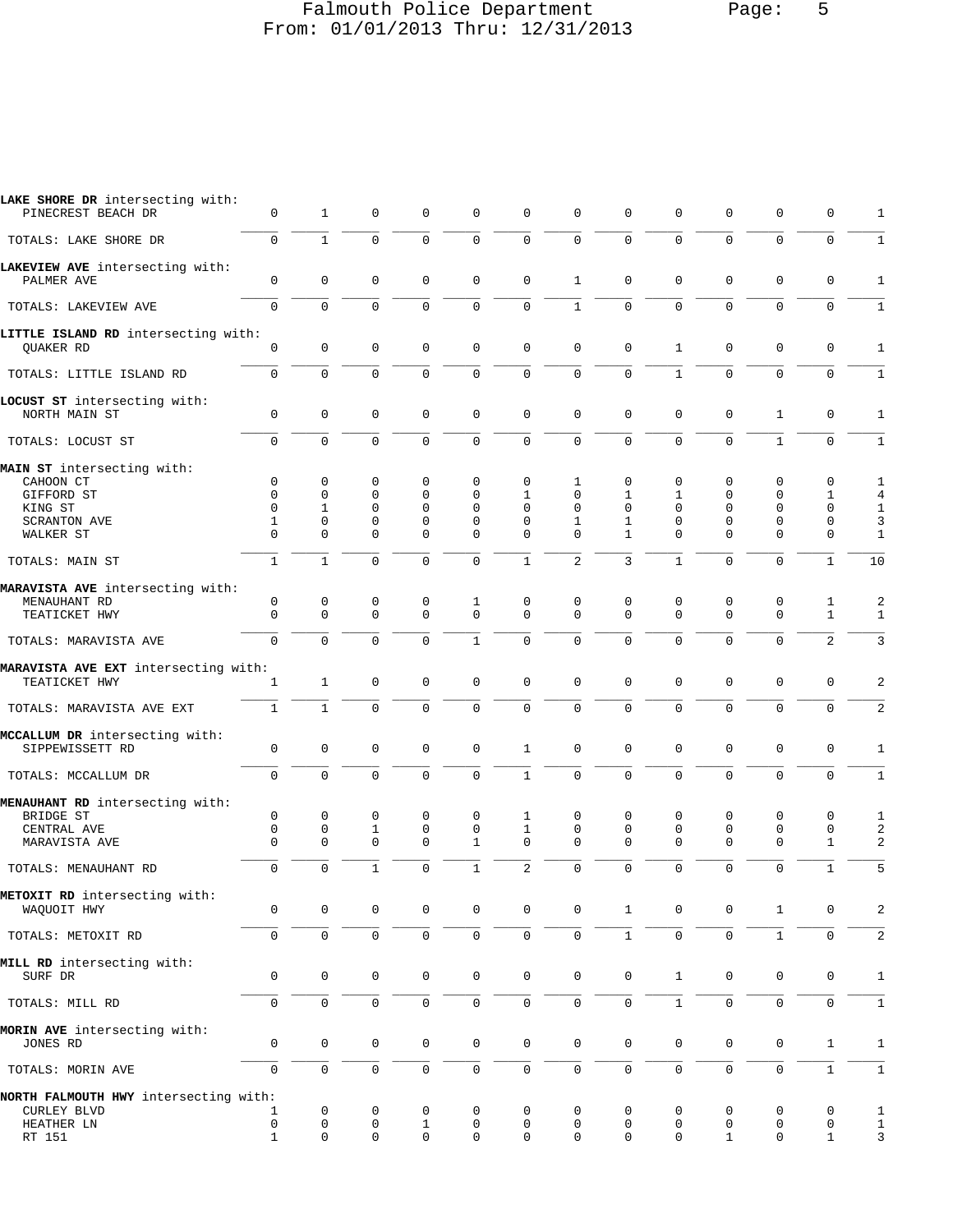## Falmouth Police Department Page: 6 From: 01/01/2013 Thru: 12/31/2013

| 2                                 | $\Omega$                                                                                                                                                                    | $\Omega$                                                                                 | $\mathbf{1}$                                                                                                                       | $\Omega$                                                                                                               | 0                                                                                                                             | $\Omega$                                                                                       |                                                                                                                     | $\Omega$                                                                         | 1                                                                         | $\Omega$                                                  |                                                                                          | 5                                                                                       |
|-----------------------------------|-----------------------------------------------------------------------------------------------------------------------------------------------------------------------------|------------------------------------------------------------------------------------------|------------------------------------------------------------------------------------------------------------------------------------|------------------------------------------------------------------------------------------------------------------------|-------------------------------------------------------------------------------------------------------------------------------|------------------------------------------------------------------------------------------------|---------------------------------------------------------------------------------------------------------------------|----------------------------------------------------------------------------------|---------------------------------------------------------------------------|-----------------------------------------------------------|------------------------------------------------------------------------------------------|-----------------------------------------------------------------------------------------|
| $\mathbf 0$                       | $\mathbf 0$                                                                                                                                                                 | 0                                                                                        | $\mathbf 0$                                                                                                                        | $\mathbf 0$                                                                                                            | $\Omega$                                                                                                                      | $\mathbf 0$                                                                                    | 0                                                                                                                   | 0                                                                                | $\mathbf 0$                                                               | 1                                                         | $\Omega$                                                                                 | $\mathbf{1}$                                                                            |
| $\Omega$                          | $\Omega$                                                                                                                                                                    | $\mathbf 0$                                                                              | $\mathbf 0$                                                                                                                        | $\mathbf 0$                                                                                                            | $\mathbf 0$                                                                                                                   | $\Omega$                                                                                       | $\Omega$                                                                                                            | $\Omega$                                                                         | $\Omega$                                                                  | $\mathbf{1}$                                              | $\mathbf 0$                                                                              | 1                                                                                       |
|                                   |                                                                                                                                                                             |                                                                                          |                                                                                                                                    |                                                                                                                        |                                                                                                                               |                                                                                                |                                                                                                                     |                                                                                  |                                                                           |                                                           |                                                                                          |                                                                                         |
|                                   |                                                                                                                                                                             |                                                                                          |                                                                                                                                    |                                                                                                                        |                                                                                                                               |                                                                                                |                                                                                                                     |                                                                                  |                                                                           |                                                           |                                                                                          | 1                                                                                       |
|                                   |                                                                                                                                                                             |                                                                                          |                                                                                                                                    |                                                                                                                        |                                                                                                                               |                                                                                                |                                                                                                                     |                                                                                  |                                                                           |                                                           |                                                                                          | 5                                                                                       |
| $\Omega$                          | $\Omega$                                                                                                                                                                    |                                                                                          |                                                                                                                                    | 1                                                                                                                      | $\Omega$                                                                                                                      | $\Omega$                                                                                       | $\Omega$                                                                                                            | $\Omega$                                                                         | $\Omega$                                                                  | $\Omega$                                                  | $\Omega$                                                                                 | 3                                                                                       |
| $\Omega$                          | $\Omega$                                                                                                                                                                    | $\mathbf 0$                                                                              | 2                                                                                                                                  | $\mathbf{1}$                                                                                                           | $\Omega$                                                                                                                      | 2                                                                                              | $\mathbf{1}$                                                                                                        | $\Omega$                                                                         | $\Omega$                                                                  | 2                                                         | 1                                                                                        | 9                                                                                       |
| $\mathbf 0$                       | $\Omega$                                                                                                                                                                    | $\Omega$                                                                                 | $\Omega$                                                                                                                           | 0                                                                                                                      | $\mathbf{1}$                                                                                                                  | $\Omega$                                                                                       | $\Omega$                                                                                                            | $\Omega$                                                                         | 0                                                                         | $\mathbf 0$                                               | $\Omega$                                                                                 | 1                                                                                       |
| $\Omega$                          | $\mathbf 0$                                                                                                                                                                 | $\Omega$                                                                                 | $\Omega$                                                                                                                           | $\Omega$                                                                                                               | $\mathbf{1}$                                                                                                                  | $\Omega$                                                                                       | $\Omega$                                                                                                            | 0                                                                                | $\mathbf 0$                                                               | $\mathbf 0$                                               | $\mathbf 0$                                                                              | $\mathbf{1}$                                                                            |
| $\mathbf 0$                       | $\mathbf 0$                                                                                                                                                                 | $\mathbf 0$                                                                              | 0                                                                                                                                  | $\mathbf 0$                                                                                                            | $\mathbf 0$                                                                                                                   | $\mathbf 0$                                                                                    | $\Omega$                                                                                                            | 0                                                                                | $\mathbf 0$                                                               | 1                                                         | 0                                                                                        | 1                                                                                       |
| $\Omega$                          | $\Omega$                                                                                                                                                                    | $\Omega$                                                                                 | $\Omega$                                                                                                                           | $\Omega$                                                                                                               | $\Omega$                                                                                                                      | $\Omega$                                                                                       |                                                                                                                     | $\Omega$                                                                         | $\Omega$                                                                  | $\mathbf{1}$                                              | $\Omega$                                                                                 | $\mathbf{1}$                                                                            |
|                                   |                                                                                                                                                                             |                                                                                          |                                                                                                                                    |                                                                                                                        |                                                                                                                               |                                                                                                |                                                                                                                     |                                                                                  |                                                                           |                                                           |                                                                                          |                                                                                         |
| 0                                 | $\mathbf 0$                                                                                                                                                                 | $\mathbf 0$                                                                              | $\mathbf 0$                                                                                                                        | $\mathbf 0$                                                                                                            | $\mathbf 0$                                                                                                                   | 1                                                                                              | 0                                                                                                                   | 0                                                                                | $\mathbf 0$                                                               | $\mathbf 0$                                               | 0                                                                                        | 1                                                                                       |
| $\Omega$                          | $\Omega$                                                                                                                                                                    | $\Omega$                                                                                 | $\Omega$                                                                                                                           | $\Omega$                                                                                                               | $\mathbf 0$                                                                                                                   | $\mathbf{1}$                                                                                   | $\mathbf 0$                                                                                                         | $\Omega$                                                                         | $\Omega$                                                                  | $\mathbf 0$                                               | $\Omega$                                                                                 | $\mathbf{1}$                                                                            |
|                                   |                                                                                                                                                                             |                                                                                          |                                                                                                                                    |                                                                                                                        |                                                                                                                               |                                                                                                |                                                                                                                     |                                                                                  |                                                                           |                                                           |                                                                                          |                                                                                         |
|                                   |                                                                                                                                                                             |                                                                                          |                                                                                                                                    |                                                                                                                        |                                                                                                                               |                                                                                                |                                                                                                                     |                                                                                  |                                                                           |                                                           |                                                                                          | 1                                                                                       |
|                                   |                                                                                                                                                                             |                                                                                          |                                                                                                                                    |                                                                                                                        |                                                                                                                               |                                                                                                |                                                                                                                     |                                                                                  |                                                                           |                                                           |                                                                                          | $\mathbf{1}$                                                                            |
| $\Omega$                          | $\Omega$                                                                                                                                                                    | $\Omega$                                                                                 | $\Omega$                                                                                                                           | $\Omega$                                                                                                               | $\Omega$                                                                                                                      | $\Omega$                                                                                       | $\mathbf{1}$                                                                                                        | $\Omega$                                                                         | $\mathbf{1}$                                                              | $\Omega$                                                  | $\Omega$                                                                                 | 2                                                                                       |
| $\Omega$                          | $\mathbf{1}$                                                                                                                                                                | $\mathbf 0$                                                                              | $\Omega$                                                                                                                           | 0                                                                                                                      | $\mathbf 0$                                                                                                                   | $\Omega$                                                                                       | $\Omega$                                                                                                            | 0                                                                                | $\mathbf 0$                                                               | $\mathbf 0$                                               | 0                                                                                        | 1                                                                                       |
| $\Omega$                          | $\mathbf{1}$                                                                                                                                                                | $\mathbf 0$                                                                              | $\Omega$                                                                                                                           | $\Omega$                                                                                                               | $\Omega$                                                                                                                      | $\mathbf 0$                                                                                    | $\Omega$                                                                                                            | $\Omega$                                                                         | $\mathbf 0$                                                               | $\mathbf 0$                                               | $\Omega$                                                                                 | $\mathbf{1}$                                                                            |
|                                   |                                                                                                                                                                             |                                                                                          |                                                                                                                                    |                                                                                                                        |                                                                                                                               |                                                                                                |                                                                                                                     |                                                                                  |                                                                           |                                                           |                                                                                          |                                                                                         |
| 0                                 | $\mathbf 0$                                                                                                                                                                 | 0                                                                                        | 0                                                                                                                                  | 0                                                                                                                      | $\mathbf 0$                                                                                                                   | 1                                                                                              | $\Omega$                                                                                                            | 0                                                                                | $\mathbf 0$                                                               | $\mathbf 0$                                               | 0                                                                                        | 1                                                                                       |
| $\Omega$                          | $\Omega$                                                                                                                                                                    | $\Omega$                                                                                 | $\Omega$                                                                                                                           | $\Omega$                                                                                                               | $\Omega$                                                                                                                      | $\mathbf{1}$                                                                                   | $\Omega$                                                                                                            | 0                                                                                | $\mathbf 0$                                                               | $\Omega$                                                  | $\Omega$                                                                                 | $\mathbf{1}$                                                                            |
|                                   |                                                                                                                                                                             |                                                                                          |                                                                                                                                    |                                                                                                                        |                                                                                                                               |                                                                                                |                                                                                                                     |                                                                                  |                                                                           |                                                           |                                                                                          | 1                                                                                       |
| $\mathbf{1}$                      | $\Omega$                                                                                                                                                                    | $\Omega$                                                                                 | $\Omega$                                                                                                                           | $\Omega$                                                                                                               | $\Omega$                                                                                                                      | $\Omega$                                                                                       | $\Omega$                                                                                                            | $\Omega$                                                                         | $\Omega$                                                                  | $\Omega$                                                  | $\mathbf 0$                                                                              | 1                                                                                       |
| $\mathbf{1}$                      | $\Omega$                                                                                                                                                                    | $\Omega$                                                                                 | $\Omega$                                                                                                                           | $\Omega$                                                                                                               | $\Omega$                                                                                                                      | $\mathbf{1}$                                                                                   | $\Omega$                                                                                                            | $\Omega$                                                                         | $\Omega$                                                                  | $\Omega$                                                  | $\Omega$                                                                                 | 2                                                                                       |
|                                   |                                                                                                                                                                             |                                                                                          |                                                                                                                                    |                                                                                                                        |                                                                                                                               |                                                                                                |                                                                                                                     |                                                                                  |                                                                           |                                                           |                                                                                          |                                                                                         |
| 0                                 | 0                                                                                                                                                                           | 0                                                                                        | 0                                                                                                                                  | 0                                                                                                                      | 0                                                                                                                             | 0                                                                                              | 1                                                                                                                   | 0                                                                                | 0                                                                         | 0                                                         | 0                                                                                        | 1                                                                                       |
| $\mathbf{0}$                      | $\mathbf 0$                                                                                                                                                                 | $\mathbf 0$                                                                              | $\mathbf 0$                                                                                                                        | $\mathbf 0$                                                                                                            | $\mathbf 0$                                                                                                                   | $\mathbf 0$                                                                                    | $\Omega$                                                                                                            | $\mathbf 0$                                                                      | $\mathbf{1}$                                                              | $\mathbf 0$                                               | $\mathbf 0$                                                                              | $\mathbf{1}$                                                                            |
| $\mathsf{O}$                      | $\mathbf 0$                                                                                                                                                                 | $\mathbf 0$                                                                              | 0                                                                                                                                  | $\mathbf 0$                                                                                                            | $\mathbf 0$                                                                                                                   | $\mathbf 0$                                                                                    | $\mathbf{1}$                                                                                                        | 0                                                                                | $\mathbf{1}$                                                              | $\mathsf 0$                                               | 0                                                                                        | $\sqrt{2}$                                                                              |
|                                   |                                                                                                                                                                             |                                                                                          |                                                                                                                                    |                                                                                                                        |                                                                                                                               |                                                                                                |                                                                                                                     |                                                                                  |                                                                           |                                                           |                                                                                          |                                                                                         |
|                                   |                                                                                                                                                                             |                                                                                          |                                                                                                                                    |                                                                                                                        |                                                                                                                               |                                                                                                |                                                                                                                     |                                                                                  |                                                                           |                                                           |                                                                                          | 3                                                                                       |
|                                   |                                                                                                                                                                             |                                                                                          |                                                                                                                                    |                                                                                                                        |                                                                                                                               |                                                                                                |                                                                                                                     |                                                                                  |                                                                           |                                                           |                                                                                          | $\mathbf{1}$                                                                            |
|                                   | 0                                                                                                                                                                           |                                                                                          |                                                                                                                                    |                                                                                                                        | 1                                                                                                                             |                                                                                                | 0                                                                                                                   |                                                                                  | $\mathbf 0$                                                               | $\mathbf 0$                                               |                                                                                          | $\mathbf{1}$                                                                            |
| 0                                 | 0                                                                                                                                                                           |                                                                                          | 0                                                                                                                                  |                                                                                                                        |                                                                                                                               |                                                                                                | $\mathbf{1}$                                                                                                        | 0                                                                                | 0                                                                         | 0                                                         | 0                                                                                        | $\mathbf 1$                                                                             |
| 0                                 |                                                                                                                                                                             |                                                                                          |                                                                                                                                    |                                                                                                                        |                                                                                                                               |                                                                                                |                                                                                                                     |                                                                                  | 0                                                                         |                                                           |                                                                                          | $\,1\,$                                                                                 |
| $\mathbf 0$                       | $\mathsf{O}\xspace$                                                                                                                                                         | $\mathsf{O}\xspace$                                                                      | $\mathbf 0$                                                                                                                        | $\mathbf 0$                                                                                                            | $\overline{2}$                                                                                                                | $\mathbf{1}$                                                                                   | $\mathbf{1}$                                                                                                        | $\mathbf{1}$                                                                     | $\mathbf{1}$                                                              | $\mathsf 0$                                               | $\mathbf{1}$                                                                             | 7                                                                                       |
|                                   |                                                                                                                                                                             |                                                                                          |                                                                                                                                    |                                                                                                                        |                                                                                                                               |                                                                                                |                                                                                                                     |                                                                                  |                                                                           |                                                           |                                                                                          | $\mathbf{1}$                                                                            |
|                                   |                                                                                                                                                                             |                                                                                          |                                                                                                                                    |                                                                                                                        |                                                                                                                               |                                                                                                |                                                                                                                     |                                                                                  |                                                                           |                                                           |                                                                                          |                                                                                         |
| $\mathbf 0$                       | $\mathbf 0$                                                                                                                                                                 | $\mathbf 0$                                                                              | 0                                                                                                                                  | $\mathbf 0$                                                                                                            | $\mathbf{1}$                                                                                                                  | 0                                                                                              | 0                                                                                                                   | 0                                                                                | 0                                                                         | $\mathbf 0$                                               | 0                                                                                        | $\mathbf{1}$                                                                            |
| OYSTER POND RD intersecting with: | OLD BARNSTABLE RD intersecting with:<br>$\mathbf 0$<br>0<br>0<br>$\Omega$<br>OLD MEETING HOUSE RD intersecting with:<br>0<br>0<br>$\mathbf 0$<br>$\mathbf 0$<br>$\mathbf 0$ | $\mathbf 0$<br>0<br>0<br>$\Omega$<br>$\mathbf 0$<br>0<br>0<br>$\mathbf 0$<br>$\mathbf 0$ | 0<br>$\mathbf 0$<br>$\Omega$<br>0<br>$\Omega$<br>0<br>0<br>$\mathbf 0$<br>$\mathbf 0$<br>$\mathbf 0$<br>$\mathbf 0$<br>$\mathbf 0$ | $\mathbf 0$<br>$\mathbf 0$<br>2<br>$\mathbf 0$<br>$\Omega$<br>0<br>0<br>$\mathbf 0$<br>$\mathbf 0$<br>$\mathbf 0$<br>0 | $\Omega$<br>$\mathbf 0$<br>0<br>$\Omega$<br>0<br>0<br>$\mathbf 0$<br>$\mathbf 0$<br>$\mathbf 0$<br>$\mathbf 0$<br>$\mathbf 0$ | 0<br>0<br>0<br>$\Omega$<br>0<br>1<br>$\mathbf 0$<br>$\mathbf 0$<br>$\mathbf 0$<br>$\mathbf{1}$ | $\Omega$<br>2<br>$\mathbf 0$<br>$\Omega$<br>1<br>0<br>1<br>$\mathbf 0$<br>$\mathbf 0$<br>$\mathbf 0$<br>$\mathbf 0$ | 0<br>$\mathbf{1}$<br>1<br>$\Omega$<br>0<br>0<br>0<br>$\mathbf{0}$<br>$\mathbf 0$ | 0<br>0<br>0<br>$\Omega$<br>0<br>1<br>$\mathbf 0$<br>$\mathbf 0$<br>0<br>0 | 0<br>0<br>0<br>$\mathbf{1}$<br>0<br>1<br>$\mathbf 0$<br>0 | 0<br>2<br>0<br>$\Omega$<br>$\mathbf 0$<br>0<br>$\mathbf 0$<br>$\mathbf 0$<br>$\mathbf 0$ | 1<br>$\mathbf 0$<br>0<br>$\mathbf 0$<br>0<br>0<br>0<br>$\mathbf 0$<br>$\mathbf{1}$<br>0 |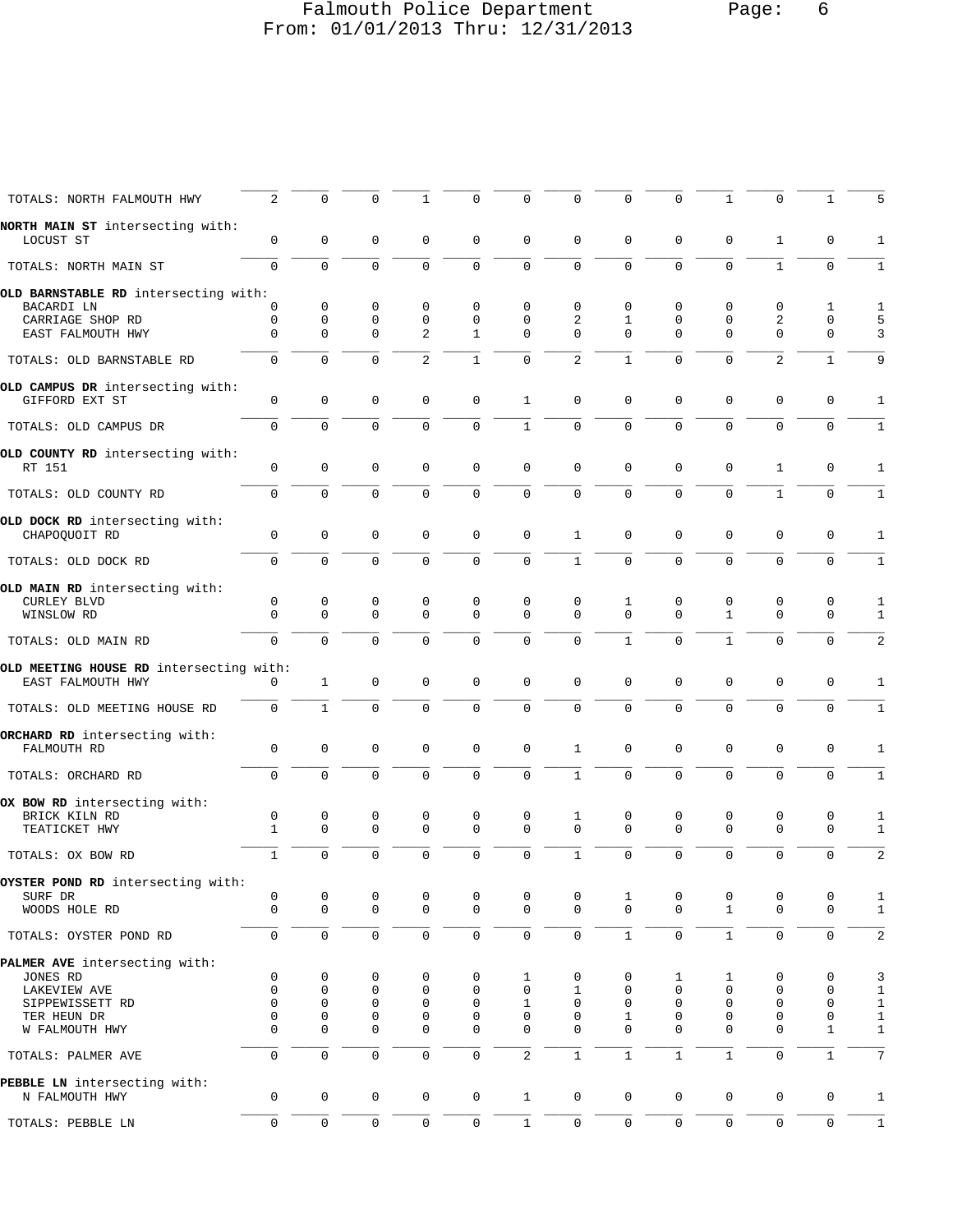# Falmouth Police Department Falmouth Police Department From: 01/01/2013 Thru: 12/31/2013

| PINECREST BEACH DR intersecting with:          |                   |                         |                     |                   |                               |              |                |              |               |                         |                  |                         |                         |
|------------------------------------------------|-------------------|-------------------------|---------------------|-------------------|-------------------------------|--------------|----------------|--------------|---------------|-------------------------|------------------|-------------------------|-------------------------|
| DEEPWOOD DR                                    |                   | 0                       | 0                   | $\mathbf 0$       | $\mathbf 0$                   | 0            | 0              | 0            | 0             | 0                       | $\mathbf 0$      | 0                       | 1                       |
| LAKE SHORE DR                                  | 0                 | $\mathbf{1}$            | $\mathbf 0$         | $\mathbf 0$       | $\mathbf 0$                   | $\mathbf 0$  | 0              | 0            | 0             | $\mathbf{0}$            | $\mathbf 0$      | $\mathbf 0$             | 1                       |
| SANDWICH RD                                    | $\mathbf 0$       | $\mathbf 0$             | $\mathbf 0$         | $\mathbf 0$       | $\Omega$                      | $\Omega$     | $\mathbf{1}$   | $\Omega$     | $\mathbf 0$   | $\Omega$                | $\mathbf 0$      | $\mathbf{1}$            | 2                       |
| TOTALS: PINECREST BEACH DR                     | $\mathbf{1}$      | $\mathbf{1}$            | $\mathbf 0$         | $\mathbf 0$       | $\mathbf 0$                   | 0            | $\mathbf{1}$   | 0            | $\mathbf 0$   | $\mathbf{0}$            | $\mathbf 0$      | $\mathbf{1}$            | 4                       |
| PINEWOOD DR intersecting with:<br>SANDWICH RD  | 1                 | $\mathbf 0$             | $\mathbf 0$         | $\mathbf 0$       | $\mathbf 0$                   | $\mathbf 0$  | $\mathbf 0$    | 0            | $\mathbf 0$   | $\mathbf 0$             | $\mathbf 0$      | $\mathbf 0$             | 1                       |
| TOTALS: PINEWOOD DR                            | $\mathbf{1}$      | $\mathbf 0$             | $\mathbf 0$         | $\mathbf 0$       | $\mathbf 0$                   | $\mathsf 0$  | $\overline{0}$ | $\mathbf 0$  | $\mathbf 0$   | $\mathbf 0$             | $\mathbf 0$      | $\mathsf{O}\xspace$     | $\mathbf{1}$            |
| QUAKER RD intersecting with:                   |                   |                         |                     |                   |                               |              |                |              |               |                         |                  |                         |                         |
| ARD RIGH RD                                    | 0                 | 0                       | 1                   | 0                 | $\mathbf 0$                   | 0            | $\mathbf 0$    | 0            | 0             | $\mathbf 0$             | 0                | $\mathbf 0$             | 1                       |
| <b>CURLEY BLVD</b>                             | 0                 | $\mathbf 0$             | $\mathbf 0$         | $\mathbf 0$       | $\mathbf 0$                   | 0            | 1              | 0            | $\Omega$      | $\Omega$                | $\mathbf 0$      | $\mathbf 0$             | $\mathbf{1}$            |
| LITTLE ISLAND RD                               | $\mathbf 0$       | $\mathbf 0$             | $\mathbf 0$         | $\mathbf 0$       | $\mathbf 0$                   | $\mathbf 0$  | $\Omega$       | 0            | 1             | $\mathbf{0}$            | $\mathbf 0$      | $\mathbf 0$             | 1                       |
| SANTUIT RD                                     | $\mathbf 0$       | $\mathbf 0$             | $\mathbf 0$         | $\mathbf 0$       | $\mathbf 0$                   | $\Omega$     | $\Omega$       | $\mathbf{1}$ | $\mathbf 0$   | $\mathbf{0}$            | $\mathbf 0$      | $\mathbf 0$             | $\mathbf{1}$            |
| TOTALS: QUAKER RD                              | 0                 | $\Omega$                | $\mathbf{1}$        | $\Omega$          | $\Omega$                      | $\mathbf 0$  | $\mathbf{1}$   | $\mathbf{1}$ | $\mathbf{1}$  | $\Omega$                | $\Omega$         | $\mathbf 0$             | 4                       |
| QUEEN ST intersecting with:                    |                   |                         |                     |                   |                               |              |                |              |               |                         |                  |                         |                         |
| <b>SCRANTON AVE</b>                            | $\mathsf 0$       | $\mathbf 0$             | $\mathbf 0$         | $\mathbf 0$       | $\mathbf 0$                   | $\mathbf 0$  | $\mathbf{1}$   | 0            | 0             | $\mathbf{0}$            | $\mathbf 0$      | $\mathbf 0$             | $\mathbf{1}$            |
| TOTALS: QUEEN ST                               | $\mathbf 0$       | $\mathbf 0$             | $\mathbf 0$         | $\mathbf 0$       | $\mathbf 0$                   | $\mathsf 0$  | $\mathbf{1}$   | 0            | $\mathbf 0$   | $\mathbf 0$             | $\mathbf 0$      | $\mathbf 0$             | $\mathbf{1}$            |
| QUINSIGAMOND AVE intersecting with:            |                   |                         |                     |                   |                               |              |                |              |               |                         |                  |                         |                         |
| GRAND AVE                                      | 0                 | $\mathbf 0$             | $\mathbf 0$         | $\mathbf 0$       | $\mathbf 0$                   | $\mathbf 0$  | $\mathbf 0$    | $\mathbf{1}$ | $\mathbf 0$   | $\mathbf{0}$            | $\mathbf 0$      | $\mathbf 0$             | 1                       |
| TOTALS: QUINSIGAMOND AVE                       | $\mathsf 0$       | $\mathbf 0$             | $\mathbf 0$         | $\mathbf 0$       | $\mathbf 0$                   | 0            | 0              | $\mathbf{1}$ | 0             | $\mathbf{0}$            | $\mathbf 0$      | $\mathbf 0$             | $\mathbf{1}$            |
| RANCH RD intersecting with:                    |                   |                         |                     |                   |                               |              |                |              |               |                         |                  |                         |                         |
| RT 151                                         | $\mathbf 0$       | $\mathbf 0$             | $\mathbf 0$         | 1                 | $\mathbf 0$                   | $\mathbf 0$  | $\mathbf 0$    | 0            | $\mathbf 0$   | $\mathbf 0$             | $\mathbf 0$      | $\mathbf 0$             | 1                       |
| TOTALS: RANCH RD                               | $\mathsf{O}$      | $\mathbf 0$             | $\mathbf 0$         | $\mathbf{1}$      | $\mathbf 0$                   | $\mathbf 0$  | 0              | 0            | $\mathbf 0$   | $\mathbf 0$             | $\mathbf 0$      | $\mathbf 0$             | $\mathbf{1}$            |
| RED BROOK RD intersecting with:<br>WAQUOIT HWY | $\mathsf 0$       | $\mathsf 0$             | $\mathbf 0$         | 0                 | $\mathbf 0$                   | $\mathsf 0$  | $\mathbf 0$    | 0            | $\mathsf 0$   | $\mathbf{0}$            | 0                | 1                       | 1                       |
| TOTALS: RED BROOK RD                           | 0                 | $\mathsf{O}\xspace$     | $\mathbf 0$         | $\mathbf 0$       | $\mathbf 0$                   | $\mathsf 0$  | $\mathbf 0$    | $\mathbf 0$  | 0             | $\mathbf 0$             | $\mathbf 0$      | $1\,$                   | 1                       |
| RT 151 intersecting with:                      |                   |                         |                     |                   |                               |              |                |              |               |                         |                  |                         |                         |
| ASHUMET RD                                     | 1                 | 0                       | 0                   | 0                 | $\mathbf 0$                   | 0            | 2              | 1            | 0             | $\mathbf 0$             | 0                | 0                       | 4                       |
| CLOVERFIELD WAY                                | $\Omega$          | $\Omega$                | $\Omega$            | $\Omega$          | $\Omega$                      | 1            | $\mathbf 0$    | $\Omega$     | 0             | $\Omega$                | $\Omega$         | $\mathbf 0$             | $\mathbf{1}$            |
| <b>CURRIER RD</b>                              | 1                 | $\mathbf 0$             | $\mathbf 0$         | $\mathbf 0$       | $\mathbf 0$                   | $\mathbf 0$  | 2              | 0            | 0             | $\Omega$                | $\mathbf 0$      | $\overline{c}$          |                         |
| NORTH FALMOUTH HWY                             | 1                 | 0                       | $\Omega$            | $\mathbf 0$       | $\mathbf 0$                   | 0            | 0              | 0            | $\Omega$      | 1                       | $\mathbf 0$      | $\mathbf{1}$            | $\frac{5}{3}$           |
| OLD COUNTY RD                                  | $\Omega$          | 0                       | $\Omega$            | $\Omega$          | $\mathbf 0$                   | 0            | $\Omega$       | $\Omega$     | 0             | $\mathbf{0}$            | 1                | $\mathbf 0$             | $\mathbf{1}$            |
| RANCH RD                                       | $\Omega$          | 0                       | $\Omega$            | 1                 | $\mathbf 0$                   | 0            | $\mathbf 0$    | 0            | $\Omega$      | $\Omega$                | $\mathbf 0$      | $\mathbf 0$             | $\mathbf{1}$            |
| RT 28 NORTH                                    | $\Omega$          | 0                       | $\Omega$            | $\mathbf 0$       | $\mathbf 0$                   | 0            | 1              | 1            | 0             | $\Omega$                | 1                | 1                       | $\overline{4}$          |
| RT 28 S                                        | $\Omega$          | $\Omega$                | $\Omega$            | $\Omega$          | $\Omega$                      | 1            | $\Omega$       | $\Omega$     | 1             | $\Omega$                | $\Omega$         | $\mathbf 0$             | $\overline{\mathbf{c}}$ |
| RT 28 SOUTH                                    | $\Omega$          | 1                       | $\mathbf 0$         | $\mathbf{0}$      | $\mathbf 0$                   | 0            | $\mathbf{1}$   | $\mathbf 0$  | 0             | $\mathbf 0$             | $\mathbf 0$      | $\mathbf 0$             | $\overline{a}$          |
| SAM TURNER RD<br>SANDWICH RD                   | 0<br>$\mathbf{1}$ | $\mathbf 0$<br>$\Omega$ | 0<br>$\Omega$       | $\mathbf 0$<br>-1 | $\mathbf 0$<br>$\mathfrak{D}$ | 0<br>0       | 1<br>$\Omega$  | 0<br>1       | 0<br>$\Omega$ | $\mathbf 0$<br>$\Omega$ | $\mathbf 0$<br>1 | $\mathbf 0$<br>$\Omega$ | $\mathbf{1}$<br>6       |
|                                                | 4                 | 1                       | $\mathbf 0$         | 2                 | 2                             | 2            | 7              | 3            | $\mathbf{1}$  | $\mathbf{1}$            | 3                | 4                       |                         |
| TOTALS: RT 151                                 |                   |                         |                     |                   |                               |              |                |              |               |                         |                  |                         | 30                      |
| RT 28 intersecting with:<br>RT 151             | 0                 | 0                       | $\mathbf 0$         | 0                 | $\mathbb O$                   | $\mathbf{1}$ | $\mathbf 0$    | $\mathsf 0$  | $\mathbf{1}$  | $\mathbf 0$             | $\mathbf 0$      | 0                       | $\overline{c}$          |
| TOTALS: RT 28                                  | 0                 | $\mathbf 0$             | $\mathsf{O}\xspace$ | $\mathbf 0$       | $\mathsf{O}\xspace$           | $\mathbf{1}$ | 0              | 0            | $\mathbf{1}$  | $\mathbf 0$             | 0                | $\mathsf{O}\xspace$     | $\overline{a}$          |
| RT 28 NORTH intersecting with:                 |                   |                         |                     |                   |                               |              |                |              |               |                         |                  |                         |                         |
| RT 151                                         | 0                 | 0                       | 0                   | 0                 | 0                             | 0            | 1              | 1            | 0             | 0                       | 1                | 1                       | $\overline{4}$          |
| THOMAS B LANDERS RD                            | $\mathbf{1}$      | $\mathbf{0}$            | $\mathbf 0$         | $\mathbf 0$       | $\mathbf 0$                   | $\mathbf 0$  | $\Omega$       | $\Omega$     | 0             | $\mathbf 0$             | $\mathbf 0$      | $\mathbf 0$             | 1                       |
| TOTALS: RT 28 NORTH                            | $\mathbf{1}$      | 0                       | $\mathbf 0$         | 0                 | $\mathsf{O}\xspace$           | $\mathsf 0$  | $\mathbf{1}$   | $\mathbf{1}$ | $\mathbf 0$   | $\mathbf 0$             | $\mathbf{1}$     | $\mathbf{1}$            | 5                       |
| RT 28 SOUTH intersecting with:                 |                   |                         |                     |                   |                               |              |                |              |               |                         |                  |                         |                         |
| BRICK KILN RD                                  | 0                 | 0                       | 0                   | 0                 | 0                             | 0            | 0              | 0            | 1             | 0                       | 0                | 0                       | 1                       |
| RT 151                                         | 0                 | $\mathbf{1}$            | 0                   | 0                 | 0                             | 0            | 1              | 0            | 0             | 0                       | 0                | 0                       | $\overline{\mathbf{c}}$ |
| THOMAS B LANDERS RD                            | 0                 | 0                       | 0                   | 0                 | 0                             | 0            | 0              | 0            | 0             | 0                       | $\mathbf{1}$     | 0                       | 1                       |
| W FALMOUTH HWY                                 | 0                 | $\mathbf 0$             | 0                   | 0                 | $\mathbf 0$                   | 0            | $\mathbf{1}$   | $\mathbf{0}$ | 0             | 0                       | 0                | 0                       | $\mathbf{1}$            |

\_\_\_\_\_ \_\_\_\_\_ \_\_\_\_\_ \_\_\_\_\_ \_\_\_\_\_ \_\_\_\_\_ \_\_\_\_\_ \_\_\_\_\_ \_\_\_\_\_ \_\_\_\_\_ \_\_\_\_\_ \_\_\_\_\_ \_\_\_\_\_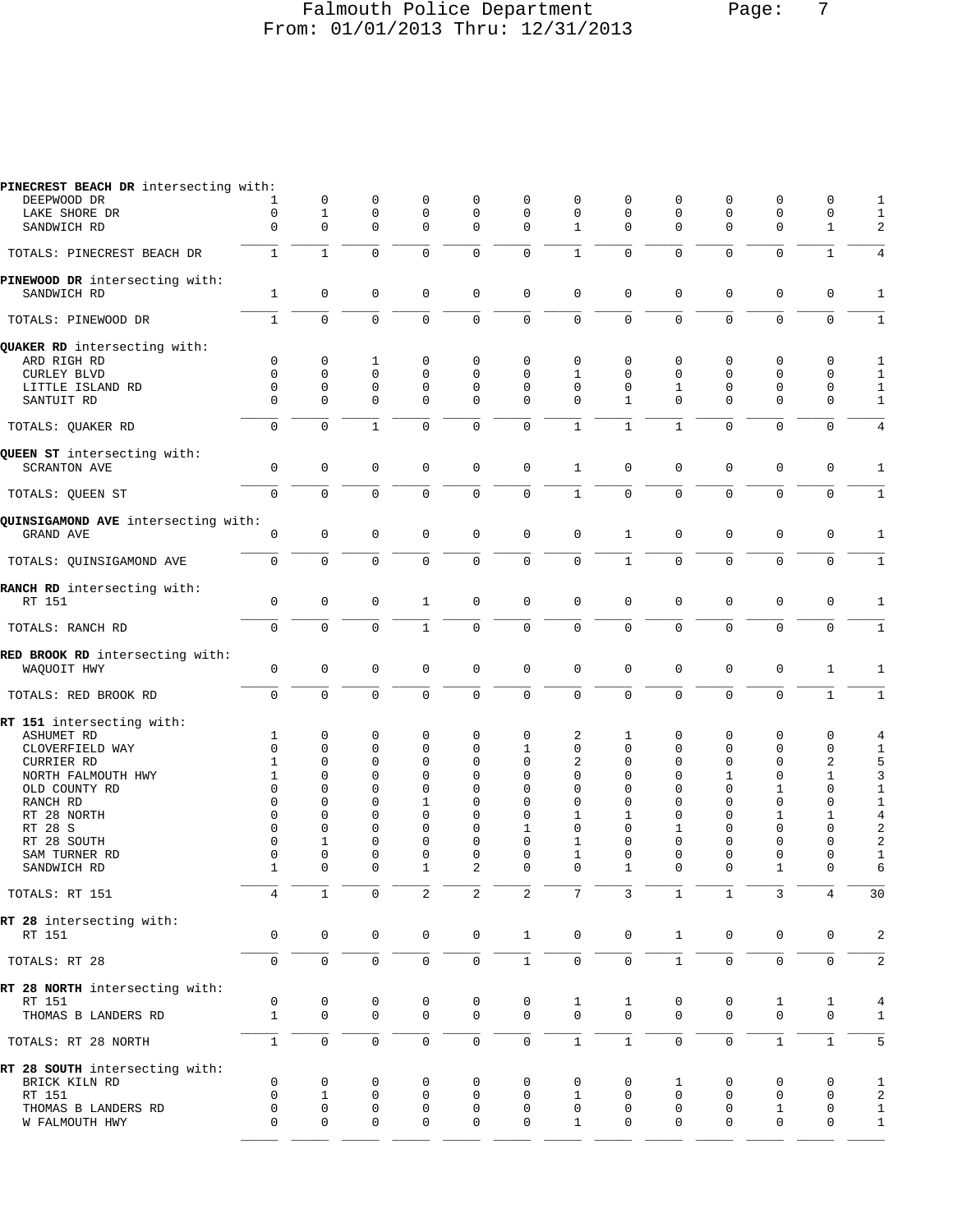## Falmouth Police Department Page: 8 From: 01/01/2013 Thru: 12/31/2013

| TOTALS: RT 28 SOUTH                                  | 0            | $\mathbf{1}$ | $\mathbf 0$      | 0              | 0                | 0                   | 2                | 0              | 1              | 0                | 1              | 0            | 5                |
|------------------------------------------------------|--------------|--------------|------------------|----------------|------------------|---------------------|------------------|----------------|----------------|------------------|----------------|--------------|------------------|
| SAINT ANNES LN intersecting with:<br>TEATICKET HWY   | 0            | $\mathbf 0$  | $\mathbf 0$      | 0              | $\mathbf{1}$     | $\mathbf 0$         | $\mathbf 0$      | 0              | $\mathbf 0$    | $\mathbf 0$      | $\mathbf 0$    | 0            | 1                |
| TOTALS: SAINT ANNES LN                               | $\Omega$     | $\Omega$     | $\Omega$         | $\Omega$       | $\mathbf{1}$     | $\Omega$            | $\Omega$         | $\Omega$       | $\Omega$       | $\Omega$         | $\Omega$       | $\mathbf 0$  | 1                |
| SAINT MARKS RD intersecting with:                    |              |              |                  |                |                  |                     |                  |                |                |                  |                |              |                  |
| TEATICKET HWY                                        | $\mathbf{1}$ | $\mathbf 0$  | $\Omega$         | $\mathbf 0$    | $\mathbf 0$      | $\mathbf 0$         | $\mathbf 0$      | $\mathbf 0$    | $\mathbf 0$    | $\mathbf 0$      | $\mathbf 0$    | 0            | $\mathbf{1}$     |
| TOTALS: SAINT MARKS RD                               | 1            | $\mathbf 0$  | $\mathbf 0$      | 0              | 0                | $\mathbf 0$         | $\mathbf 0$      | 0              | $\mathbf 0$    | $\mathbf 0$      | $\Omega$       | 0            | 1                |
| SAM TURNER RD intersecting with:<br>RT 151           | $\Omega$     | $\mathbf 0$  | $\Omega$         | 0              | $\mathbf 0$      | $\mathbf 0$         | $\mathbf{1}$     | $\Omega$       | $\Omega$       | $\mathbf 0$      | 0              | 0            | 1                |
| TOTALS: SAM TURNER RD                                | $\Omega$     | $\Omega$     | $\Omega$         | $\Omega$       | $\Omega$         | $\mathbf 0$         | $\mathbf{1}$     | $\Omega$       | $\Omega$       | $\Omega$         | $\Omega$       | $\mathbf 0$  | 1                |
| SANDWICH RD intersecting with:                       |              |              |                  |                |                  |                     |                  |                |                |                  |                |              |                  |
| BOXBERRY HILL RD                                     | 0            | $\mathbf 0$  | 0                | 0              | $\mathbf{1}$     | $\mathbf 0$         | 0                | 0              | 0              | 0                | 0              | 0            | 1                |
| BRICK KILN RD                                        | 1            | $\Omega$     | $\Omega$         | 1              | $\Omega$         | 2                   | $\mathbf{1}$     | $\Omega$       | $\mathbf{1}$   | $\Omega$         | 0              | 0            | 6                |
| CARRIAGE SHOP RD                                     | $\Omega$     | $\Omega$     | $\Omega$         | $\Omega$       | $\Omega$         | $\Omega$            | $\Omega$         | $\Omega$       | $\Omega$       | $\Omega$         | $\mathbf{1}$   | 0            | 1                |
| JOHN PARKER RD                                       | $\Omega$     | $\Omega$     | $\mathbf{1}$     | $\Omega$       | $\Omega$         | $\Omega$            | $\Omega$         | $\Omega$       | $\Omega$       | $\Omega$         | $\Omega$       | $\mathbf 0$  | $\mathbf 1$      |
| PINECREST BEACH DR                                   | $\Omega$     | $\Omega$     | $\Omega$         | $\Omega$       | $\Omega$         | $\Omega$            | $\mathbf{1}$     | $\Omega$       | $\Omega$       | $\Omega$         | $\Omega$       | 1            | $\overline{a}$   |
| PINEWOOD DR                                          | $\mathbf{1}$ | $\Omega$     | $\Omega$         | $\Omega$       | $\Omega$         | $\Omega$            | $\Omega$         | $\Omega$       | $\Omega$       | $\Omega$         | $\Omega$       | 0            | $1\,$            |
| RT 151                                               | $\mathbf{1}$ | $\Omega$     | $\Omega$         | $\mathbf{1}$   | $\overline{2}$   | $\Omega$            | $\Omega$         | $\mathbf{1}$   | $\Omega$       | $\Omega$         | $\mathbf{1}$   | 0            | 6                |
| TEATICKET HWY                                        | $\Omega$     | $\Omega$     | $\Omega$         | $\Omega$       | $\Omega$         | $\Omega$            | $\Omega$         | $\mathbf{1}$   | $\mathbf{1}$   | $\Omega$         | $\Omega$       | 1            | 3                |
| THOMAS B LANDERS RD                                  | $\Omega$     | 0            | $\Omega$         | $\Omega$       | $\Omega$         | $\Omega$            | $\Omega$         | $\Omega$       | $\Omega$       | $\mathbf{1}$     | $\Omega$       | $\mathbf 0$  | $1\,$            |
| TURNER RD                                            | $\Omega$     | $\Omega$     | $\Omega$         | $\Omega$       | $\Omega$         | $\Omega$            | $\Omega$         | $\Omega$       | $\Omega$       | $\Omega$         | $\Omega$       | $\mathbf{1}$ | 1                |
| TOTALS: SANDWICH RD                                  | 3            | $\Omega$     | $\mathbf{1}$     | $\overline{a}$ | 3                | 2                   | $\overline{2}$   | $\overline{2}$ | $\overline{2}$ | $\mathbf{1}$     | $\overline{a}$ | 3            | 23               |
| SANTUIT RD intersecting with:                        |              |              |                  |                |                  |                     |                  |                |                |                  |                |              |                  |
| <b>OUAKER RD</b>                                     | 0            | $\mathbf 0$  | $\mathbf 0$      | 0              | $\mathbf 0$      | $\mathbf 0$         | $\mathbf 0$      | 1              | 0              | $\mathbf 0$      | 0              | 0            | 1                |
| TOTALS: SANTUIT RD                                   | $\Omega$     | $\Omega$     | $\Omega$         | $\Omega$       | $\Omega$         | $\Omega$            | $\Omega$         | $\mathbf{1}$   | $\Omega$       | $\Omega$         | $\Omega$       | $\Omega$     | 1                |
|                                                      |              |              |                  |                |                  |                     |                  |                |                |                  |                |              |                  |
| SAO PAULO DR intersecting with:<br>E FALMOUTH HWY    | $\mathbf 0$  | $\mathbf 0$  | $\Omega$         | $\mathbf 0$    | $\mathbf{0}$     | $\mathbf 0$         | $\Omega$         | $\Omega$       | $\mathbf 0$    | $\mathbf{1}$     | 0              | $\mathbf 0$  | 1                |
|                                                      |              | $\mathbf 0$  | $\Omega$         | $\Omega$       | $\mathbf 0$      | $\mathbf 0$         | $\mathbf 0$      | 0              | $\mathbf 0$    | $\mathbf{1}$     | $\Omega$       |              |                  |
| TOTALS: SAO PAULO DR                                 | $\mathbf 0$  |              |                  |                |                  |                     |                  |                |                |                  |                | 0            | 1                |
| SCRANTON AVE intersecting with:                      |              |              |                  |                |                  |                     |                  |                |                |                  |                |              |                  |
| MAIN ST                                              | 1            | 0            | 0                | 0              | $\mathbf 0$      | 0                   | 1                | 1              | 0              | $\mathbf 0$      | 0              | 0            | 3                |
| QUEEN ST                                             | $\Omega$     | $\Omega$     | $\Omega$         | $\Omega$       | $\Omega$         | $\Omega$            | $\mathbf{1}$     | $\Omega$       | $\Omega$       | $\Omega$         | $\Omega$       | $\mathbf 0$  | 1                |
| TOTALS: SCRANTON AVE                                 | $\mathbf{1}$ | $\mathbf 0$  | $\Omega$         | $\Omega$       | $\Omega$         | $\Omega$            | $\overline{2}$   | $\mathbf{1}$   | $\Omega$       | $\Omega$         | $\Omega$       | $\Omega$     | 4                |
| SEANS WAY intersecting with:                         |              |              |                  |                |                  |                     |                  |                |                |                  |                |              |                  |
| BLACKSMITH SHOP RD                                   | 0            | $\mathbf 0$  | $\mathbf 0$      | 0              | $\mathbf 0$      | $\mathbf 0$         | $\Omega$         | $\Omega$       | $\Omega$       | $\mathbf 0$      | 0              | 1            | 1                |
| TOTALS: SEANS WAY                                    | $\mathbf 0$  | $\mathbf 0$  | $\mathbf 0$      | $\Omega$       | $\mathbf 0$      | $\mathbf 0$         | $\mathbf 0$      | 0              | $\mathbf 0$    | $\mathbf 0$      | 0              | $\mathbf 1$  | 1                |
| SHAKER LN intersecting with:                         |              |              |                  |                |                  |                     |                  |                |                |                  |                |              |                  |
| DAVISVILLE RD                                        | 0            | 0            | 0                | 1              | 0                | 0                   | 0                | $\Omega$       | 0              | 0                | 0              | 0            | 1                |
| TOTALS: SHAKER LN                                    | 0            | $\mathbf 0$  | $\mathbf 0$      | $\mathbf{1}$   | $\mathsf 0$      | $\mathsf 0$         | $\mathbf 0$      | 0              | 0              | $\mathsf 0$      | 0              | 0            | 1                |
| SHORE ST intersecting with:                          |              |              |                  |                |                  |                     |                  |                |                |                  |                |              |                  |
| COUNTING HOUSE WAY                                   | 0            | 0            | 0                | 0              | 1                | 0                   | 0                | 0              | 0              | 0                | 0              | 0            | 1                |
| SURF DR                                              | $\mathbf 0$  | $\mathbf 0$  | $\mathbf 0$      | $\mathbf 0$    | $\mathbf 0$      | $\mathbf 0$         | $\mathbf 0$      | $\mathbf{1}$   | $\mathbf 0$    | $\mathbf 0$      | $\mathbf 0$    | 0            | $\mathbf{1}$     |
| TOTALS: SHORE ST                                     | $\mathbf 0$  | $\mathbf 0$  | $\mathbf 0$      | $\mathbf 0$    | $\mathbf{1}$     | $\mathsf{O}\xspace$ | $\mathbf 0$      | $\mathbf{1}$   | $\mathbf 0$    | $\mathbf 0$      | 0              | 0            | 2                |
|                                                      |              |              |                  |                |                  |                     |                  |                |                |                  |                |              |                  |
| SHOREWOOD DR intersecting with:<br>EAST FALMOUTH HWY | 0            | $\mathbf{1}$ | 0                | 0              | 0                | $\mathbf 0$         | $\mathbf 0$      | 0              | 1              | 0                | $\mathbf{1}$   | 0            | 3                |
|                                                      |              |              |                  |                |                  |                     |                  |                |                |                  |                |              |                  |
| TOTALS: SHOREWOOD DR                                 | 0            | $\mathbf{1}$ | $\mathbf 0$      | 0              | 0                | $\mathbf 0$         | $\mathbf 0$      | 0              | $\mathbf{1}$   | $\mathsf 0$      | $\mathbf{1}$   | 0            | 3                |
| SIPPEWISSETT RD intersecting with:                   | 0            |              |                  |                |                  |                     |                  |                | 0              |                  | 0              | 0            |                  |
| MCCALLUM DR<br>PALMER AVE                            | 0            | 0<br>0       | 0<br>$\mathbf 0$ | 0<br>0         | 0<br>$\mathbf 0$ | 1<br>$\mathbf{1}$   | 0<br>$\mathbf 0$ | 0<br>0         | 0              | 0<br>$\mathsf 0$ | $\mathbf 0$    | 0            | 1<br>$\mathbf 1$ |
|                                                      |              |              |                  |                |                  |                     |                  |                |                |                  |                |              |                  |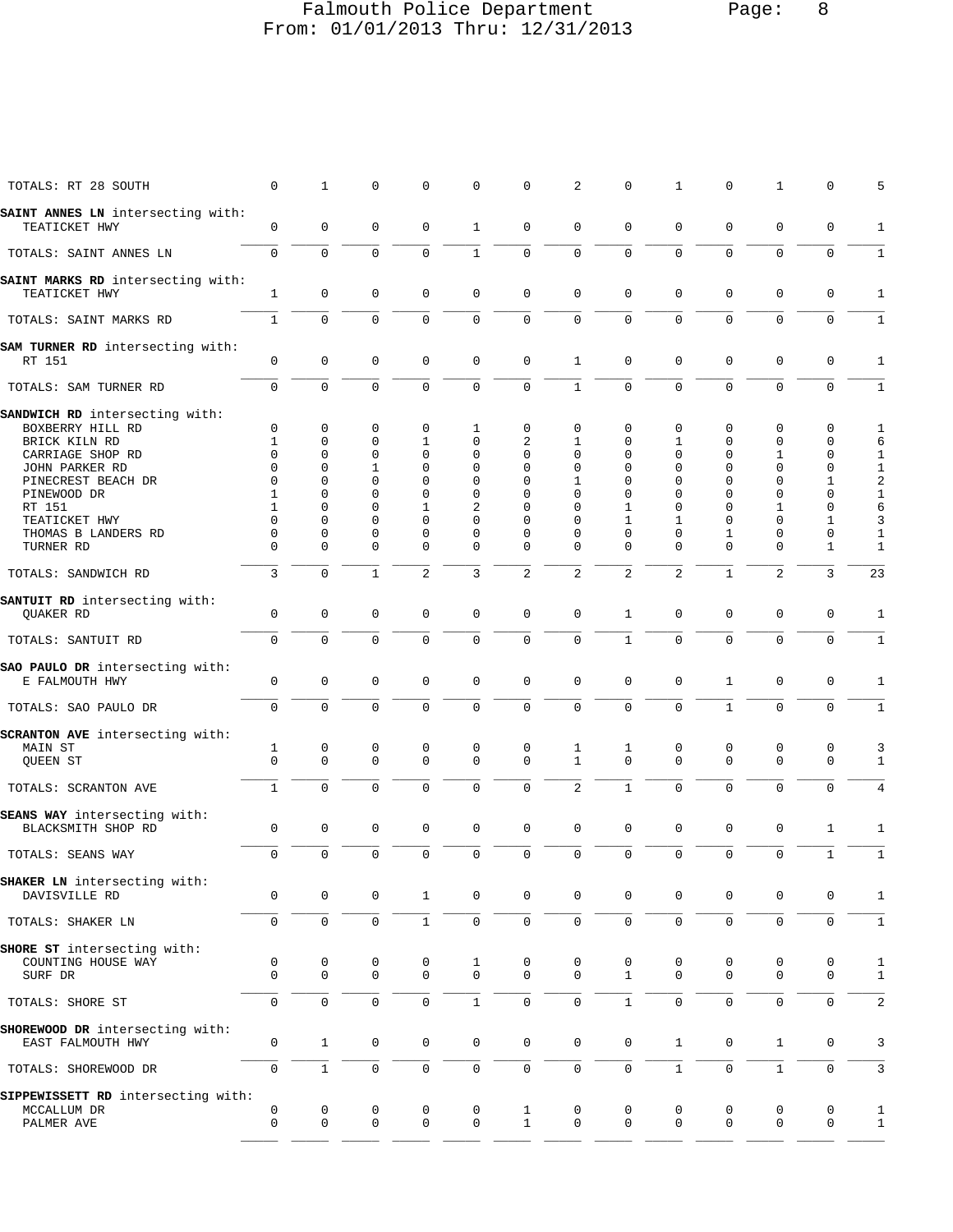### Falmouth Police Department Page: 9 From: 01/01/2013 Thru: 12/31/2013

| TOTALS: SIPPEWISSETT RD                       | $\Omega$                | $\mathbf{0}$               | $\mathbf 0$          | $\Omega$             | $\Omega$                | 2                    | 0             | $\Omega$                    | $\Omega$             | $\Omega$             | 0                       | $\Omega$             | 2                            |
|-----------------------------------------------|-------------------------|----------------------------|----------------------|----------------------|-------------------------|----------------------|---------------|-----------------------------|----------------------|----------------------|-------------------------|----------------------|------------------------------|
| SOPHIE LN intersecting with:<br>BRICK KILN RD | $\mathbf 0$             | $\mathbf 0$                | 0                    | $\mathbf 0$          | 0                       | 0                    | $\mathbf 0$   | $\mathbf 0$                 | 1                    | $\mathbf 0$          | $\mathbf 0$             | 0                    | 1                            |
| TOTALS: SOPHIE LN                             | $\mathbf 0$             | $\Omega$                   | $\Omega$             | $\Omega$             | $\Omega$                | $\mathbf 0$          | $\mathbf 0$   | $\mathbf 0$                 | $\mathbf{1}$         | $\Omega$             | $\Omega$                | $\mathbf 0$          | 1                            |
| SPRING BARS RD intersecting with:             |                         |                            |                      |                      |                         |                      |               |                             |                      |                      |                         |                      |                              |
| DAVIS STRAITS                                 | $\mathbf 0$             | $\mathsf 0$                | $\mathbf 1$          | $\mathbf 0$          | $\mathbf 0$             | $\mathbf 0$          | $\mathbf 0$   | $\mathbf 0$                 | $\Omega$             | 1                    | $\mathbf 0$             | $\mathbf 0$          | $\overline{a}$               |
| WORCESTER CT                                  | $\mathbf 0$             | $\mathbf{1}$               | $\Omega$             | $\Omega$             | $\mathbf 0$             | $\Omega$             | 3             | $\Omega$                    | $\Omega$             | $\Omega$             | $\Omega$                | $\Omega$             | $\overline{4}$               |
| TOTALS: SPRING BARS RD                        | $\Omega$                | $\mathbf{1}$               | $\mathbf{1}$         | $\Omega$             | $\Omega$                | $\Omega$             | 3             | $\Omega$                    | $\Omega$             | $\mathbf{1}$         | $\Omega$                | $\Omega$             | 6                            |
| SURF DR intersecting with:                    |                         |                            |                      |                      |                         |                      | $\mathbf 0$   |                             |                      |                      |                         |                      |                              |
| MILL RD<br>OYSTER POND RD                     | $\mathbf 0$<br>$\Omega$ | $\mathsf 0$<br>$\mathbf 0$ | 0<br>$\mathbf 0$     | 0<br>$\mathbf 0$     | $\mathbf 0$<br>$\Omega$ | 0<br>$\Omega$        | $\Omega$      | $\mathbf 0$<br>$\mathbf{1}$ | 1<br>$\Omega$        | 0<br>$\Omega$        | $\mathbf 0$<br>$\Omega$ | 0<br>$\Omega$        | 1<br>$\mathbf{1}$            |
| SHORE ST                                      | $\Omega$                | $\Omega$                   | $\Omega$             | $\Omega$             | $\Omega$                | $\Omega$             | $\Omega$      | $\mathbf{1}$                | $\Omega$             | $\Omega$             | $\Omega$                | $\Omega$             | $\mathbf{1}$                 |
| TOTALS: SURF DR                               | $\Omega$                | $\Omega$                   | $\Omega$             | $\Omega$             | $\Omega$                | $\Omega$             | $\Omega$      | $\overline{a}$              | $\mathbf{1}$         | $\Omega$             | $\Omega$                | $\Omega$             | 3                            |
| TEATICKET HWY intersecting with:              |                         |                            |                      |                      |                         |                      |               |                             |                      |                      |                         |                      |                              |
| BROKEN BOW LN                                 | $\mathbf 0$             | 0                          | 0                    | 0                    | $\mathbf 0$             | 1                    | 0             | 0                           | 0                    | 0                    | 0                       | 0                    | 1                            |
| CEDAR MEADOWS LN                              | $\Omega$                | $\Omega$                   | $\mathbf{1}$         | $\Omega$             | $\Omega$                | $\Omega$             | $\Omega$      | $\Omega$                    | $\Omega$             | $\Omega$             | $\Omega$                | $\Omega$             | $\mathbf{1}$                 |
| JONES RD                                      | $\Omega$                | $\Omega$                   | $\Omega$             | $\Omega$             | $\Omega$                | $\Omega$             | $\mathbf{1}$  | 0                           | $\Omega$             | $\mathbf{1}$         | $\Omega$                | $\Omega$             | 2                            |
| MARAVISTA AVE                                 | $\Omega$                | $\Omega$                   | $\Omega$             | $\Omega$<br>$\Omega$ | $\Omega$                | $\Omega$             | 0             | $\Omega$                    | $\Omega$             | $\Omega$             | $\Omega$                | $\mathbf{1}$         | $\mathbf{1}$                 |
| MARAVISTA AVE EXT<br>OX BOW RD                | 1<br>$\mathbf{1}$       | $\mathbf{1}$<br>$\Omega$   | $\Omega$<br>$\Omega$ | $\Omega$             | $\Omega$<br>$\Omega$    | $\Omega$<br>$\Omega$ | $\Omega$<br>0 | $\Omega$<br>$\Omega$        | $\Omega$<br>$\Omega$ | $\Omega$<br>$\Omega$ | $\Omega$<br>$\Omega$    | $\Omega$<br>$\Omega$ | $\sqrt{2}$<br>$\mathbf{1}$   |
| SAINT ANNES LN                                | $\Omega$                | $\Omega$                   | $\Omega$             | $\Omega$             | $\mathbf{1}$            | $\Omega$             | $\Omega$      | $\Omega$                    | $\Omega$             | $\Omega$             | $\Omega$                | $\Omega$             | $\mathbf{1}$                 |
| SAINT MARKS RD                                | $\mathbf{1}$            | $\Omega$                   | $\Omega$             | $\Omega$             | $\Omega$                | $\Omega$             | $\Omega$      | $\Omega$                    | $\Omega$             | $\Omega$             | $\Omega$                | $\Omega$             | $\mathbf{1}$                 |
| SANDWICH RD                                   | $\Omega$                | $\Omega$                   | $\Omega$             | $\Omega$             | $\Omega$                | $\Omega$             | $\Omega$      | $\mathbf{1}$                | $\mathbf{1}$         | $\Omega$             | $\Omega$                | $\mathbf{1}$         | 3                            |
| TEATICKET PATH                                | $\Omega$                | $\Omega$                   | $\Omega$             | $\mathbf{1}$         | $\Omega$                | $\Omega$             | $\Omega$      | $\Omega$                    | $\Omega$             | $\Omega$             | $\Omega$                | 0                    | $\mathbf{1}$                 |
| TROTTING PARK RD                              | $\Omega$                | $\Omega$                   | $\Omega$             | $\Omega$             | $\Omega$                | $\Omega$             | $\mathbf{1}$  | $\mathbf{1}$                | $\Omega$             | $\Omega$             | $\Omega$                | $\Omega$             | $\overline{2}$               |
| TOTALS: TEATICKET HWY                         | 3                       | $\mathbf{1}$               | $\mathbf{1}$         | $\mathbf{1}$         | $\mathbf{1}$            | $\mathbf{1}$         | 2             | 2                           | $\mathbf{1}$         | $\mathbf{1}$         | $\Omega$                | 2                    | 16                           |
| TEATICKET PATH intersecting with:             |                         |                            |                      |                      |                         |                      |               |                             |                      |                      |                         |                      |                              |
| TEATICKET HWY                                 | $\mathbf 0$             | $\mathbf{0}$               | $\mathbf 0$          | $\mathbf{1}$         | $\mathbf 0$             | $\mathbf 0$          | $\mathbf 0$   | $\mathbf 0$                 | $\Omega$             | $\mathbf 0$          | $\mathbf 0$             | $\mathbf 0$          | 1                            |
| TOTALS: TEATICKET PATH                        | $\Omega$                | $\Omega$                   | $\mathbf 0$          | $\mathbf{1}$         | $\Omega$                | $\mathbf 0$          | $\mathbf 0$   | $\Omega$                    | $\Omega$             | $\Omega$             | $\Omega$                | $\Omega$             | $\mathbf{1}$                 |
| TECHNOLOGY PARK DR intersecting with:         |                         |                            |                      |                      |                         |                      |               |                             |                      |                      |                         |                      |                              |
| THOMAS B LANDERS RD                           | $\mathbf{1}$            | $\mathbf 0$                | 0                    | $\mathbf 0$          | 0                       | 0                    | 0             | $\mathbf 0$                 | $\mathbf 0$          | $\mathbf 0$          | $\mathbf 0$             | $\mathbf 0$          | 1                            |
| TOTALS: TECHNOLOGY PARK DR                    | $\mathbf{1}$            | $\Omega$                   | $\Omega$             | $\Omega$             | $\Omega$                | $\Omega$             | $\Omega$      | $\Omega$                    | $\Omega$             | $\Omega$             | $\Omega$                | $\Omega$             | $\mathbf{1}$                 |
| TER HEUN DR intersecting with:                |                         |                            |                      |                      |                         |                      |               |                             |                      |                      |                         |                      |                              |
| KINGHORN DR                                   | 0                       | $\mathbf 0$                | 0                    | 0                    | 0                       | 0                    | 0             | $\mathbf 0$                 | 1                    | $\mathbf 0$          | 0                       | 0                    | 1                            |
| PALMER AVE                                    | $\Omega$                | $\Omega$                   | $\Omega$             | $\Omega$             | $\Omega$                | $\Omega$             | $\Omega$      | $\mathbf{1}$                | $\Omega$             | $\Omega$             | $\Omega$                | $\Omega$             | $\mathbf{1}$                 |
| TOTALS: TER HEUN DR                           | $\mathbf 0$             | $\Omega$                   | $\mathbf 0$          | $\Omega$             | $\Omega$                | $\Omega$             | $\mathbf 0$   | $1\,$                       | $\mathbf{1}$         | $\Omega$             | $\Omega$                | $\Omega$             | $\overline{2}$               |
| THOMAS B LANDERS RD intersecting with:        |                         |                            |                      |                      |                         |                      |               |                             |                      |                      |                         |                      |                              |
| BLACKSMITH SHOP RD                            |                         | 0                          | 1                    | 0                    | 0<br>$\mathbf 0$        | 0<br>0               | 0             | 0<br>0                      | 0                    | 0                    | 0                       | 0<br>0               | 1                            |
| RT 28 NORTH<br>RT 28 SOUTH                    | 1<br>0                  | 0<br>$\mathbf{0}$          | 0<br>0               | 0<br>0               | $\mathbf 0$             | 0                    | 0<br>0        | 0                           | 0<br>$\Omega$        | 0<br>0               | 0<br>1                  | 0                    | $\mathbf{1}$<br>$\mathbf{1}$ |
| SANDWICH RD                                   | 0                       | $\mathbf 0$                | 0                    | $\mathbf 0$          | $\mathbf 0$             | $\mathbf 0$          | 0             | 0                           | 0                    | 1                    | 0                       | $\mathbf 0$          | $\mathbf{1}$                 |
| TECHNOLOGY PARK DR                            | 1                       | 0                          | 0                    | 0                    | 0                       | 0                    | 0             | 0                           | 0                    | $\mathbf 0$          | 0                       | 0                    | $1\,$                        |
| TURNER RD                                     | $\mathbf{1}$            | $\mathbf{0}$               | $\Omega$             | $\mathbf{1}$         | $\mathbf 0$             | 0                    | $\mathbf 0$   | $\Omega$                    | $\Omega$             | $\Omega$             | $\Omega$                | $\Omega$             | 2                            |
| TOTALS: THOMAS B LANDERS RD                   | 3                       | $\mathbf 0$                | $\mathbf 1$          | $\mathbf{1}$         | $\mathbf 0$             | 0                    | $\mathsf 0$   | $\mathbf 0$                 | $\Omega$             | 1                    | $\mathbf{1}$            | $\mathbf 0$          | 7                            |
| TROTTING PARK RD intersecting with:           |                         |                            |                      |                      |                         |                      |               |                             |                      |                      |                         |                      |                              |
| BRICK KILN RD                                 | 0                       | 0                          | 0                    | 0                    | 0                       | $\mathbf 1$          | 0             | 0                           | 0                    | 0                    | 0                       | 0                    | 1                            |
| TEATICKET HWY                                 | 0                       | $\mathsf{O}$               | 0                    | $\mathsf{O}$         | $\mathbf 0$             | 0                    | $\mathbf{1}$  | $\mathbf{1}$                | $\Omega$             | $\mathbf 0$          | 0                       | $\mathbf 0$          | 2                            |
| TOTALS: TROTTING PARK RD                      | 0                       | $\mathsf{O}$               | 0                    | $\mathbf 0$          | $\mathbf 0$             | $\mathbf{1}$         | $1\,$         | $1\,$                       | $\mathsf{O}\xspace$  | $\mathbf 0$          | $\mathbf 0$             | $\mathsf 0$          | 3                            |
| TURNER RD intersecting with:                  |                         |                            |                      |                      |                         |                      |               |                             |                      |                      |                         |                      |                              |
| SANDWICH RD                                   | 0                       | 0                          | 0                    | 0                    | 0                       | 0                    | 0             | 0                           | 0                    | 0                    | 0                       | 1                    | $\mathbf{1}$                 |
| THOMAS B LANDERS RD                           | $\mathbf{1}$            | $\mathbf 0$                | $\mathbf 0$          | $\mathbf{1}$         | $\mathbf 0$             | 0                    | $\mathbf 0$   | $\mathbf 0$                 | $\mathbf 0$          | $\mathbf 0$          | $\mathbf{0}$            | $\mathbf 0$          | 2                            |
| TOTALS: TURNER RD                             | $\mathbf{1}$            | $\mathsf{O}\xspace$        | $\mathsf 0$          | $\mathbf{1}$         | $\mathsf{O}\xspace$     | $\mathsf{O}$         | $\mathbf 0$   | $\mathsf 0$                 | $\mathbf 0$          | 0                    | $\mathsf{O}\xspace$     | $\mathbf 1$          | $\mathbf{3}$                 |
|                                               |                         |                            |                      |                      |                         |                      |               |                             |                      |                      |                         |                      |                              |